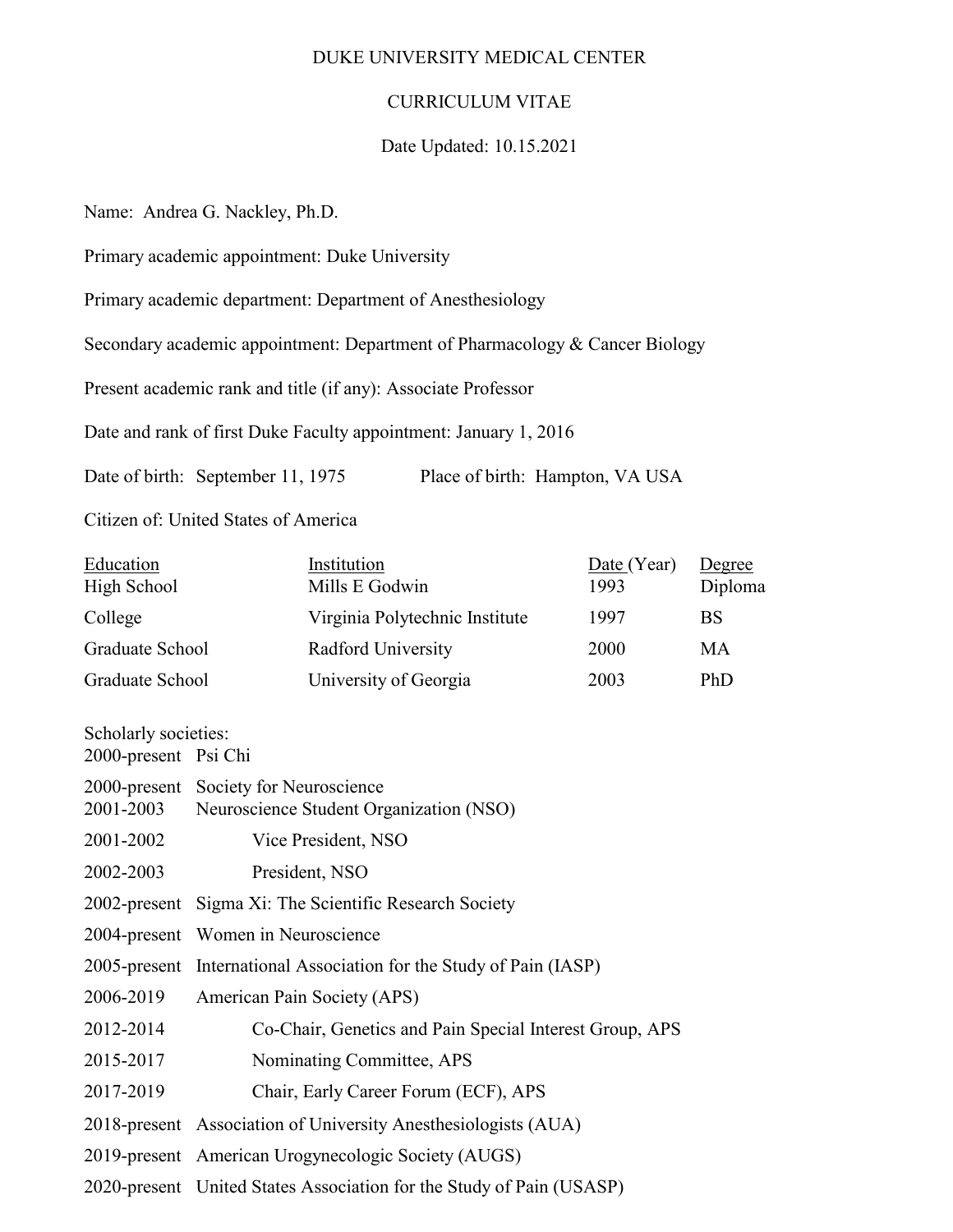Professional training and academic career:

| Institution                                     | Position/Title                      | Dates        |
|-------------------------------------------------|-------------------------------------|--------------|
| The University of North Carolina at Chapel Hill | Postdoctoral Fellow                 | 2003-2006    |
| The University of North Carolina at Chapel Hill | <b>Research Assistant Professor</b> | 2006-2008    |
| The University of North Carolina at Chapel Hill | <b>Assistant Professor</b>          | 2008-2013    |
| The University of North Carolina at Chapel Hill | <b>Associate Professor</b>          | 2013-2016    |
| The University of North Carolina at Chapel Hill | Director, Molecular Profiling Core  | 2013-2016    |
| Duke University School of Medicine              | <b>Associate Professor</b>          | 2016-present |

Publications:

Original research articles in refereed journals:

- 1. **Nackley AG**, Makriyannis A and Hohmann AG. Selective activation of cannabinoid CB<sub>2</sub> receptors suppresses inflammation-induced spinal Fos protein-expression and pain behavior. *Neuroscience* 2003; 119:747-757.
- 2. Gutierrez T, **Nackley AG**, Neely MH, Freeman KG, Edwards GL and Hohmann AG. Effects of neurotoxic destruction of descending noradrenergic pathways on cannabinoid anti-nociception in rat models of acute and tonic pain sensitivity. *Brain Res* 2003 Oct 17; 987:176-185.
- 3. **Nackley AG**, Makriyannis A and Hohmann AG. Activation of cannabinoid CB<sub>2</sub> receptors suppresses C-fiber responses and windup in spinal wide dynamic range neurons in the absence and presence of inflammation. *J Neurophys* 2004 Dec; 92:3562-3574*.*
- 4. **Nackley AG**, Suplita RL and Hohmann AG. A peripheral cannabinoid mechanism suppresses spinal Fos protein-expression and pain behavior in a rat model of inflammation. *Neuroscience* 2003; 117:659-670*.*
- 5. Diatchenko LB, Slade GD, **Nackley AG**, Bhalang K, Sigurdsson A, Belfer I, Goldman D, Xu K, Shabalina S, Shagin D, Max MB, Makarov SS and Maixner W. Genetic basis for individual variations in pain perception and the development of a chronic pain condition. *Human Mol Gen* 2005 Jan 1; 14(1):135-143.
- 6. Fecho K, **Nackley AG**, Wu Y and Maixner W. Basal and carrageenan-induced pain behavior in spraguedawley, lewis and fisher rats. *Physiol Behav* 2005 Jun 2; 85:177-186.
- *7.* Hohmann AG, Neely MH, Pina J, and **Nackley AG**. Neonatal chronic hindpaw inflammation alters sensitization to intradermal capsaicin in adult rats: a behavioral and immunocytochemical study. *J Pain* 2005 Dec; 6(12):798-808.
- 8. Diatchenko LB, **Nackley AG**, Slade GD, Bhalang K, Belfer I, Max MB, Goldman D, and Maixner W. (2006) Catechol-O-Methyltransferase genetic polymorphims are associated with multiple pain-evoking stimuli. *Pain* 2006 Dec 5; 125(3):216-224.
- 9. **Nackley AG**, Shabalina SA, Tchivileva, IE, Satterfield KS, Korchynskyy O, Makarov SS, Maixner W, and Diatchenko L. Human catechol-O-methyltransferase haplotype modulates protein expression by altering mRNA secondary structure. *Science* 2006 Dec 22; 314(5807):1930-1933.
- 10. Tan KS, Nackley AG, Satterfield K, Maixner W, Diatchenko L, and Flood PM. B<sub>2</sub>-adrenergic receptor activation stimulates pro-inflammatory cytokine production in macrophages via PKA- and NF-κBindependent mechanisms. *Cell Signal* 2007 Feb; 19(2):251-260.
- 11. **Nackley AG**, Tan KS, Fecho K, Flood P, Maixner W, and Diatchenko L. Catechol-O-methyltransferase inhibition increases pain sensitivity through activation of both β2 and β<sup>3</sup> adrenergic receptors*. Pain* 2007 Apr; 128(3):199-208.
- 12. Tchivileva IE, **Nackley AG**, Qian L, Wentworth S, Conrad M, and Diatchenko L. Characterization of NFkappaB-mediated inhibition of catechol-O-methyltransferase. *Mol Pain* 2009 Mar; 16:5-13*.*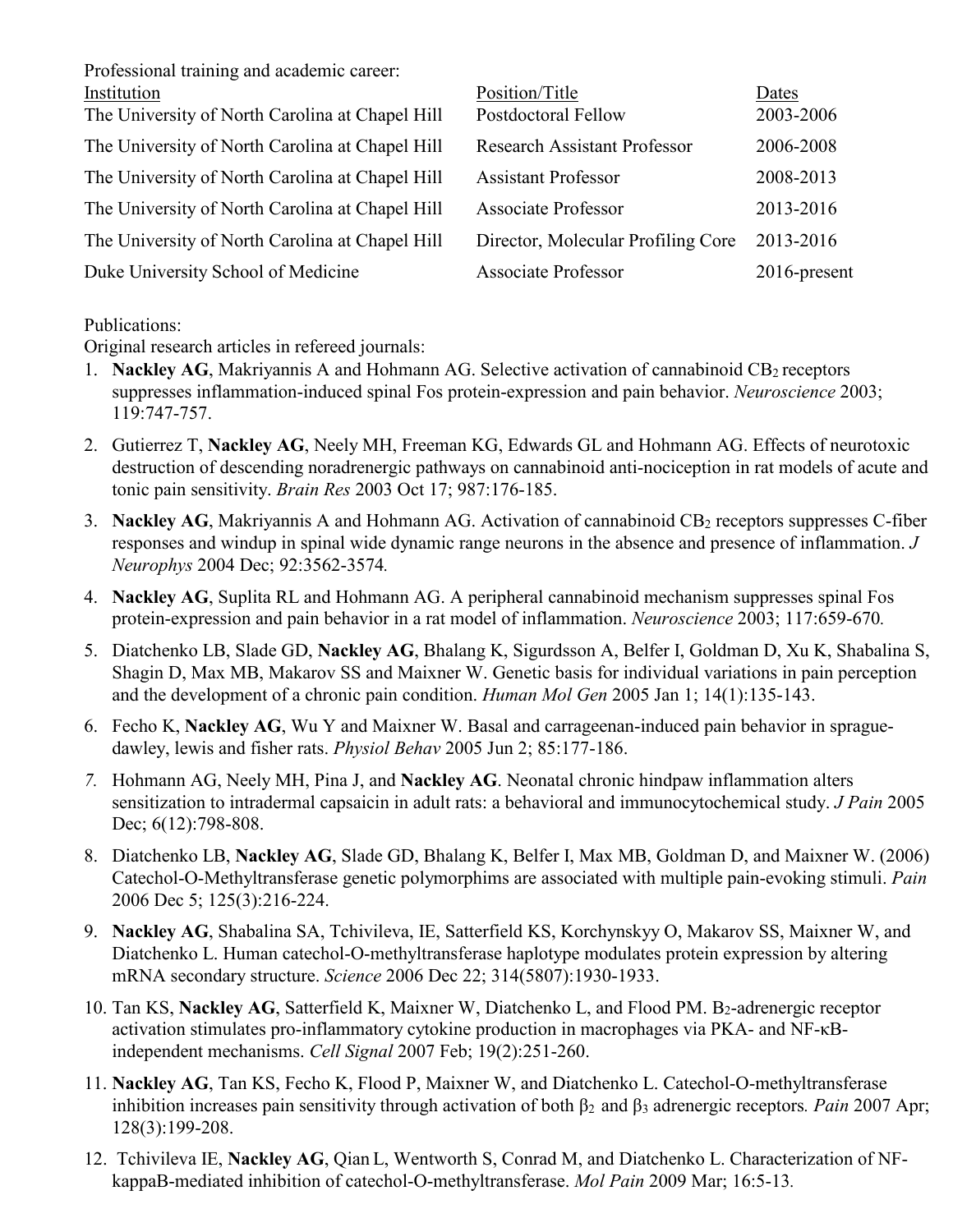- 13. Tchivileva IE, Tan KS, Gambarian M, Medvedev A, **Nackley AG**, Satterfield K, Romanov S, Flood PM, Maixner W, Makarov S, and Diatchenko L. Signaling pathways mediating beta3-adrenergic receptor-induced production of interleukin-6 in adipocytes. *Mol Immunol* 2009 Jul; 46(11-12):2256-66.
- 14. **Nackley AG**, Shabalina SA, Lambert JE, Conrad MS, Gibson DG, Spiridonov AN, Satterfield K, and Diatchenko L. Low enzymatic activity haplotypes of the human catechol-O-methyltransferase gene: enrichment for marker SNPs. *PLoS ONE* 2009; 4(4) e5237*.*
- 15. Cevidanes LHS, Hajati A-K, Paniagua B, Lim, PF, Walker DG, Palconet G, **Nackley AG**, Ludlow JB, Styner MA, Zhu H, Phillips C. Quantification of condylar resorption in TMJ osteoarthritis. *Oral Surg Oral Med Oral Pathol Oral Radiol Endod* 2010 Jul; 110(1):110-7.
- 16. Gris P, Gauthier J, Cheng P, Gibson DG, Gris D, Laur O, Pierson J, Wentworth S, **Nackley AG,** Maixner W, Diatchenko L. A novel alternatively spliced isoform of the mu-opioid receptor: functional antagonism. *Molecular Pain* 2010 June 2; 6-33.
- 17. Segall SK, **Nackley AG**, Diatchenko L, Lariviere WR, Lu X, Marron JS, Grabowski-Boase L, Walker JR, Slade G, Bailey JS, Steffy BM, Maynard TM, Tarantino LM, Wiltshire T. *COMT1* genotype and expression; anxiety and nociceptive sensitivity in inbred strains of mice. *Genes Brain Behav* 2010 Nov; 9(8):933-46.
- 18. Slade GD, Conrad MS, Diatchenko L, Rashid NU, Zhong S, Smith S, Rhodes J, Medvedev A, Makarov S, Maixner W, **Nackley AG**. Cytokine biomarkers and chronic pain: Association of genes, transcription, and circulating proteins with temporomandibular disorders and widespread palpation tenderness. *Pain* 2011 Dec; 152(12):2802-12.
- 19. Sanders AE, Maixner W, **Nackley AG**, Diatchenko L, By K, Miller VE, Slade GD. Excess risk of temporomandibular disorder associated with cigarette smoking in young adults. *Journal of Pain* 2012 Jan; 13(1):21-31.
- 20. Chen H, **Nackley AG**, Miller V, Diatchenko L, Maixner W. Multisystem dysregulation in painful temporomandibular disorders. *Journal of Pain* 2013 Sep 14(9):983-996.
- 21. Hartung JE, Ciszek BP, and **Nackley AG**. β2- and β3-adrenergic receptors drive COMT-dependent pain by increasing production of nitric oxide and cytokines. *Pain* 2014 July 155(7):1346-1355.
- 22. Cevidanes LH, Walker D, Schilling J, Sugai J, Giannobile WV, Paniagua B, Benavides E, Zhu H, Marron JS, Jung B, Baranowski D, Rhodes J, Ludlow JB, **Nackley AG**, Lim PF, Nguyen T, Goncalves J, Wolford L, Kapila S, Styner M. 3D osteoarthritic changes in TMJ condylar morphology correlates with specific systemic and local biomarkers of disease. *Osteoarthritis and Cartilage* 2014 Oct 22(10):1657-67.
- 23. Smith SB, Reenila R, Mannisto PT, Slade GD, Maixner W, Diatchenko L, and **Nackley AG**. Epistasis between polymorphisms in COMT, ESR1, and GCH1 influences COMT enzyme activity and pain. *Pain* 2014 Nov 155(11):2390-2399.
- 24. Kline RH 4th, Exposto FG, O'Buckley SC, Westlund KN, **Nackley AG**. Catechol-O-methyltransferase inhibition alters pain and anxiety-related volitional behaviors through activation of β-adrenergic receptors in the rat. *Neuroscience* 2015 Apr 2; 290:561-569.
- 25. Applebaum L, **Nackley AG**, Bair E, Maixner W, and Khan A. Genetic variants in cyclooxygenase-2 contribute to post-treatment pain among endodontic patients. *Journal of Endodontics* 2015 Aug 41(8):1214- 1218.
- 26. Ciszek BP, Khan AA, Dang H, Slade GD, Smith SB, Bair E, Maixner W, Zolnoun D, and **Nackley AG**. MicroRNA expression profiles differentiate chronic pain condition subtypes. *Translational Research* 2015 Dec 166(6):706-720.
- 27. Hartung JE, Eskew O, Wong T, Tchivileva IE, Oladosu FA, O'Buckley SC, and **Nackley AG**. Nuclear factor-kappa B regulates pain and COMT expression in a rodent model of inflammation. *Brain, Behavior, and Immunity* 2015 Nov 50:196-202.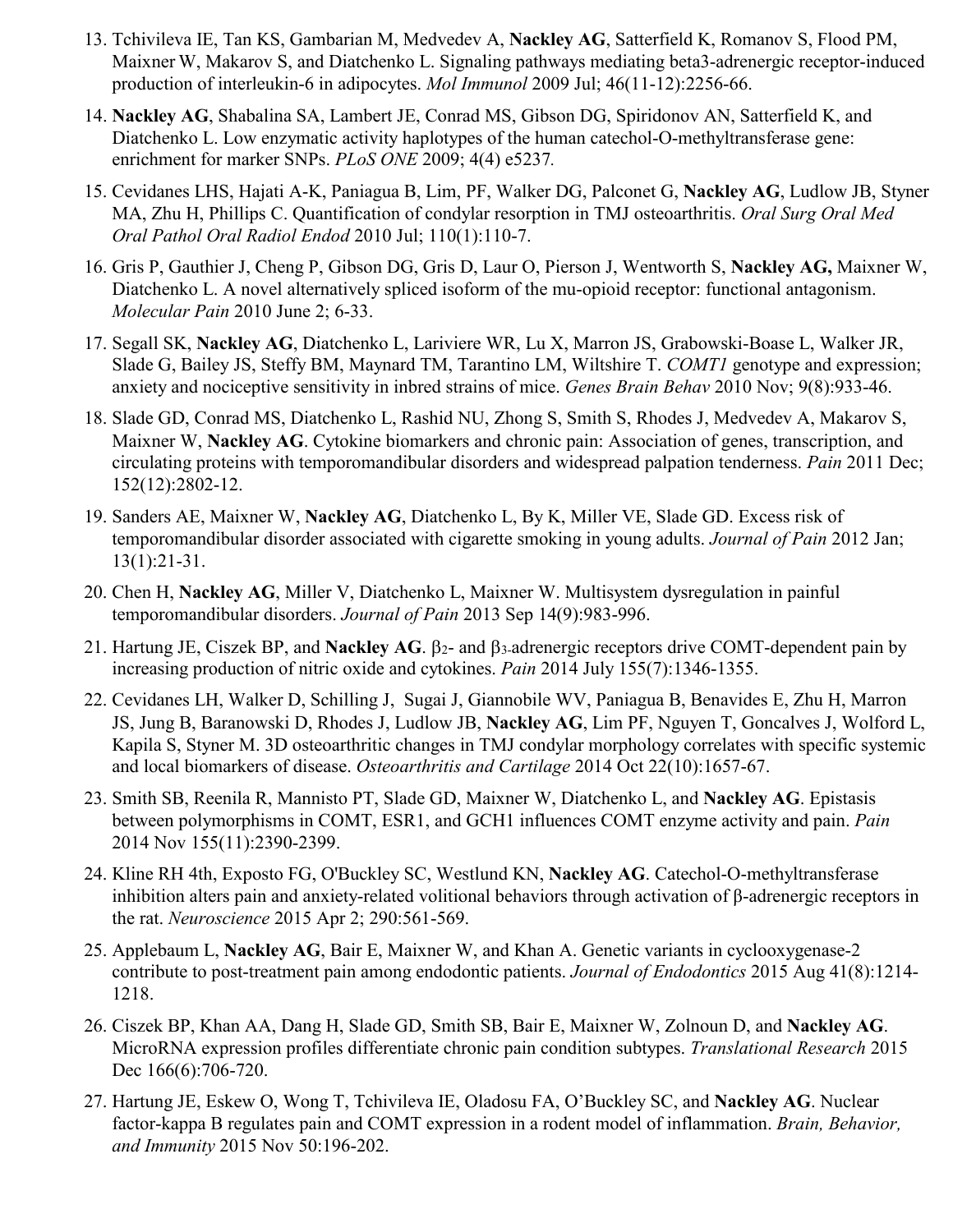- 28. Oladosu FA, Conrad MS, O'Buckley SC, Rashid NU, Slade GD, and **Nackley AG**. Mu opioid splice variant MOR-1K contributes to the development of opioid-induced hyperalgesia. *PLoS One* 2015 Aug 13; 10(8).
- 29. Ciszek BP, O'Buckley SC, **Nackley AG**. Persistent catechol-O-methyltransferase-dependent pain is initiated by peripheral beta-adrenergic receptors. *Anesthesiology* 2016 May; 124(5):1122-35.

Corresponding editorial: Flood P and Clark DJ. Molecular Interaction between Stress and Pain. *Anesthesiology* 2016 May; 124(5):994-5.

- 30. Harmon JB, Sanders AE, Wilder RS, Essick GK, Slade GD, Hartung JE, and **Nackley AG**. Circulating omentin-1 and chronic temporomandibular disorder pain. *Journal of Oral & Facial Pain and Headache* 2016 Summer; 30(3):203-209. Doi: 10.11607/ofph.1608.
- 31. Oladosu FA, Ciszek BP, O'Buckley SC, and **Nackley AG**. Novel intrathecal and subcutaneous catheter delivery systems in the mouse. *Journal of Neuroscience Methods* 2016 Mar 264:119-128.
- 32. Geller EJ, Babb E, **Nackley AG**, Zolnoun D. Incidence and risk factors for pelvic pain following mesh implant surgery for the treatment of pelvic floor disorders. *J Minim Invasive Gynecol* 2017 Jan 1; 24(1):67- 73.
- 33. Martin L, Smith S, Khoutorsky A, Magnussen C, Samoshkin A, Sorge RE, Cho C, Yousefpour N, Sivaselvachandran S, Tohyama S, Cole T, Khuong T, Mir E, Gibson D, Wieskopf J, Sotocinal S, Austin JS, Beraldo C, Gitt J, Gkogkas C, Sonenberg N, Greenspan J, Fillingim, Ohrbach R, Slade G, Knott C, Dubner R, **Nackley AG**, Ribeiro-da-Silva A, Neely GG, Maixner W, Zaykin D, Mogil J, and Diatchenko L. Involvement of epiregulin and epidermal growth factor receptor in pain. *Journal of Clinical Investigation* 2017 Sep 1; 127(9):3353-66.
- 34. Ji RR, **Nackley AG**, Terrando N, Huh Y, and Maixner W. Neuroinflammation and central sensitization in chronic pain. *Anesthesiology* 2018 Aug; 129(2):343-366.
- 35. Zhang X, Hartung JE, Bortsov A, Kim S, O'Buckley SC, Kozlowski J, and **Nackley AG**. Sustained stimulation of β<sub>2</sub>- and β<sub>3</sub>-adrenergic receptors leads to persistent functional pain and neuroinflammation. *Brain, Behavior, and Immunity* 2018 Oct; 73:520-532.
- 36. Kim S, Zhang X, O'Buckley SC, Cooter M, Park JJ, **Nackley AG**. Acupuncture treatment reverses chronic pain and neuroinflammation in a mouse model of chronic overlapping pain conditions. *Journal of Pain* 2018 Dec; 19(12):1384.e1-1384.e14.
- 37. Shepherd SD, O'Buckley SC, Harrington J, Haines L, Rothrock GD, Johnson LM, and **Nackley AG**. A moldable sustained release bupivacaine formulation for tailored treatment of post-operative dental pain. *Scientific Reports* 2018 August 15; 8(1):12172.
- 38. Han Q, Liu D, Convertino M, Wang Z, Jiang C, Kim Y, Luo X, Zhang X, **Nackley AG**, Dokholyan NV, Ji R. miRNA-711 binds and activates TRPA1 extracellularly to evoke acute and chronic pruritus. *Neuron* 2018 Aug 8; 99(3):449-463.
- 39. Smith SB, Parisien M, Bair E, Belfer I, Chabot-Dore A, Gris P, Khoury S, Tansley S, Torosyan Y, Zaykin DV, Berhhardt O, Serrano P, Gracely RH, Jain D, Jarvelin M, Kaste LM, Kerr KF, Kocher T, Lahdesmaki R, Laniado N, Laurie CC, Laurie CA, Mannikko M, Meloto CB, **Nackley AG**, Nelson SC, Pesonen P, Ribeiro-Dasilva MC, Rizzatti-Barbosa CM, Sanders AE, Schwahn C, Sipila K, Sofer T, Teumer A, Mogil JS, Fillingim RB, Greenspan JD, Ohrbach R, Slade GD, Maixner W, Diatchenko L. Genome-wide association reveals contribution of MRAS to painful temporomandibular disorder in males. *Pain* 2019 Mar; 160(3):579- 591.
- 40. Zhang X, Kanter K, Chen J, Kim S, Wang Y, Adeyemi C, O'Buckley SC, and **Nackley AG**. Low catechol-O-methyltransferase and stress potentiate functional pain and depressive behavior, especially in female mice. *Pain* 2020 Feb 161(2):446-458.
- 41. Van Tilburg M, Parisien M, Boles RG, Drury GL, Smith-Voudouris J, Verma V, Khoury S, Chabot-Dore A, **Nackley AG**, Smith SB, Whitehead WE, Zolnoun DA, Slade GD, Tchivileva I, Maixner W, and Diatchenko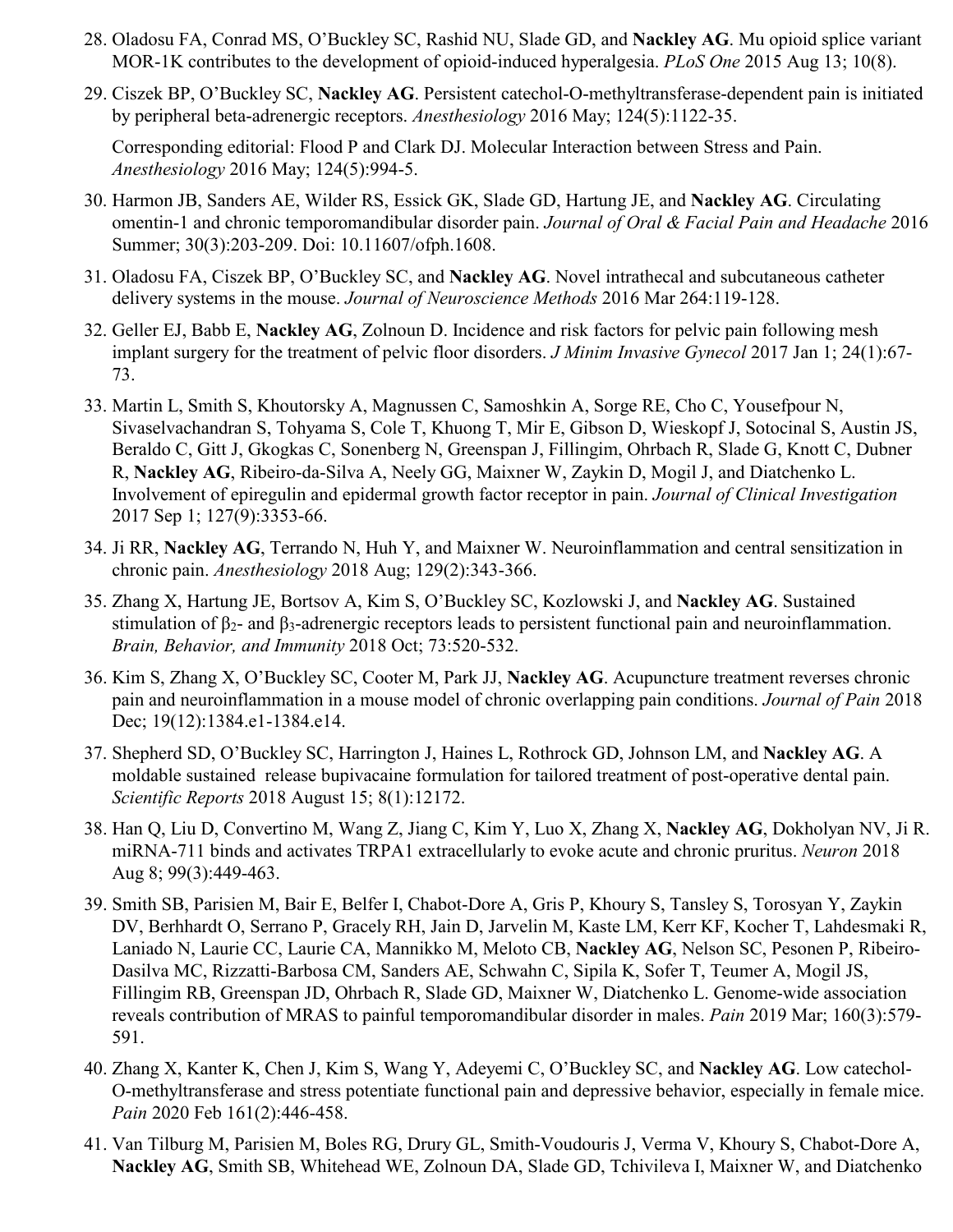L. A genetic polymorphism that is associated with mitochondrial energy metabolism increases risk of fibromyalgia. *Pain* 2020 Dec; 161(12):2860-2871.

- 42. Khoury S, Wang Q, Parisien M, Gris P, Bortsov AV, Linnstaedt SD, McLean SA, Tungate AS, Sofer T, Lee J, Louie T, Redline S, Kaunisto MA, Kalso EA, Munter HM, **Nackley AG**, Slade GD, Smith SB, Zaykin DV, Fillingim RB, Ohrbach R, Greenspan JD, Maixner W, Neely G, and Diatchenko L. Multi-ethnic GWAS and meta-analysis of sleep quality identify MPP6 as a novel gene that functions in sleep center neurons. *Sleep* 2021 Mar 12; 44(3):1-16.
- 43. Gaynor SM, Bortsov AV, Bair E, Fillingim RB, Greenspan JD, Ohrbach R, Diatchenko L, **Nackley AG**, Tchivileva IE, Whitehead WE, Alonso AA, Buchheit TE, Boortz-Marx RL, Liedtke W, Park JJ, Maixner W, and Smith SB. Phenotypic profile clustering pragmatically identifies diagnostically and mechanistically informative subgroups of chronic pain patients. *Pain* 2021 May 1; 162(5):1528-1538.
- 44. Chen Y, Wang Z, Yeo M, Lopez-Romero A, Medina-Arellano A, Ding H, Zhang X, Zeng Q, Morales-Lazaro S, Moore C, Jin Y, Morstein J, Bortsov A, Krawczyk M, Lammert F, Diehl A, Milkiewicz P, Kremer A, Zhang J, **Nackley AG**, Reeves T, Ko M, Ji R, Rosenbaum T, and Liedtke W. Epithelia-sensory neuron crosstalk underlies cholestatic itch induced by lysophosphatidylcholine. *Gastroenterology* 2021 Jul; 161(1):301-317.
- 45. Luo X, Chen O, Wang Z, Bang S, Ji J, Lee SH, Huh Y, Furutani K, He Q, Tao X, Ko MC, Bortsov A, Donnelly CR, Chen Y, **Nackley AG**, Berta T, and Ji RR. IL-23/IL-17A/TRPV1 axis produces mechanical pain via macrophage-sensory neuron crosstalk in female mice. *Neuron* 2021 Sept1; 109(17):2691-2706.
- 46. Wang Y, Scarneo S, Kim SH, Zhang X, Chen J, Hughes P, Haystead T, and **Nackley AG**. Expression of ectopic heat shock protein 90 (eHsp90) in male and female primary afferent nociceptors regulates inflammatory pain. *Pain* 2021. \*Article highlighted on the Cover

Editorial, position, and review articles in refereed journals:

- 1. Diatchenko L, **Nackley AG**, Fillingim R, and Maixner W. Idiopathic pain disorders- pathways of vulnerability. Pain 2006; 123(3):226-230.
- 2. **Nackley AG**, Maixner W, and Diatchenko L. Perspectives on the genetic basis of opioid-induced hyperalgesia. Anesthes 2006; 104(5):909-910.
- 3. Diatchenko L, Slade GD, **Nackley AG**, Maixner W. Responses to Drs. Kim and Dionne regarding comments on Diatchenko, et al. Catechol-O-methyltransferase gene polymorphisms are associated with multiple painevoking stimuli. Pain 2006; 125:216-24. Pain 2007;129(3):366-370.
- 4. Diatchenko L, **Nackley AG**, Tchivileva IE, Shabalina SA, and Maixner W. Genetic architecture of human pain perception. Trends in Genetics 2007; 23(12):605-613.
- 5. Oladosu FA, Maixner W, **Nackley AG**. Alternative Splicing of G-protein coupled receptors: relevance to pain management. Mayo Clinic Proceedings 2015; 90(8): 1135-1151.

Chapters in books:

1. **Nackley AG** and Diatchenko L. Assessing potential functionality of catechol-*O*-methyltransferase (COMT) polymorphisms associated with pain sensitivity and temporomandibular joint disorders. In *Analgesia: Methods and Protocols*, Methods Mol Biol, Arpad Szallasi (ed.). New York: Humana Press; 2010:Vol. 617; Chapter 28:375-93.

Non-refereed publications:

- 1. **Nackley AG**. An Integrative review of data and theoretical perspectives regarding brain function in the vibrissal system. Radford University, Radford, VA, 2000. 35 pgs.
- 2. **Nackley AG**. A peripheral cannabinoid CB2 mechanism modulates the activity of spinal wide dynamic range neurons in a rat model of inflammation. The University of Georgia, Athens, GA, 2003. 57 pgs.

Selected abstracts: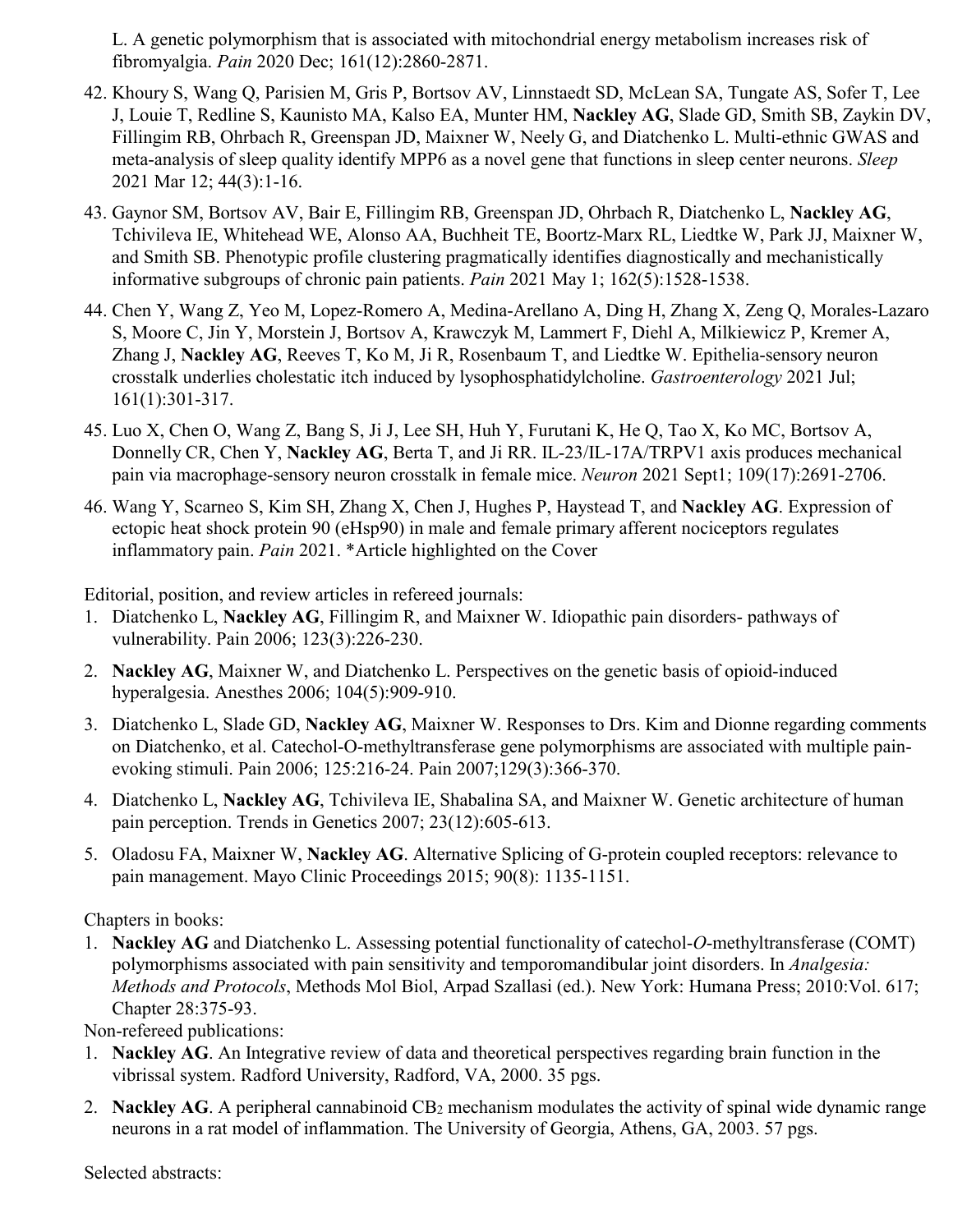- 1. **Nackley AG**, Suplita RL and Hohmann AG. Suppression of carrageenan-evoked Fos protein-expression in rat spinal cord by a peripheral cannabinoid mechanism. Program number 716.8 *Society for Neuroscience Abstracts*, San Diego, CA, 2001.
- 2. Suplita RL, **Nackley AG** and Hohmann AG. Site of action of endocannabinoid mechanisms of nonopiod stress-induced analgesia. Program number 716.10 *Society for Neuroscience Abstract*, San Diego, CA, 2001.
- 3. Hohmann AG, **Nackley AG**, Suplita RL and Neely MH. New developments in understanding cannabiniod analgesic mechanisms. *National Institute on Drug Abuse Workshop on Cannabinoids: Chemistry and Biology*, Bethesda, MD, 2001.
- 4. **Nackley AG**, Makriyannis A and Hohmann AG. The CB<sub>2</sub> selective cannabinoid agonist AM1241 suppresses the development of inflammation-evoked Fos protein expression in rat spinal cord. Program number 453.9 *Society for Neuroscience Abstract Viewer/Itinerary Planner CD-ROM*, Orlando, FL, 2002.
- 5. Gutierrez T, **Nackley AG**, Freeman K, Edwards G and Hohmann AG. Effects of neurotoxic destruction of descending noradrenergic pathways on cannabinoid antinociception in models of acute and tonic pain sensitivity. Program number 131 *International Cannabinoid Research Society*, 13<sup>th</sup> annual symposium on the cannabinoids, Cornwall, Ontario, CANADA, 2003.
- 6. **Nackley AG**, Makriyannis A and Hohmann AG. A peripheral cannabinoid CB2 mechanism modulates the activity of spinal wide dynamic range neurons in a rat model of inflammation. *International Cannabinoid Research Society*, 13th annual symposium on the cannabinoids, Cornwall, Ontario, CANADA, 2003.
- 7. **Nackley AG**, Makriyannis A and Hohmann AG. The development of inflammation-evoked pain behavior and neuronal activity is attenuated via a peripheral cannabinoid CB<sub>2</sub> mechanism. Program number 3273 *Abstracts of the International Behavioral Res Org*, Prague, Czech Republic, 2003.
- 8. **Nackley AG**, Makriyannis A and Hohmann AG. A peripheral cannabinoid CB<sub>2</sub> mechanism suppresses the activity of wide dynamic range neurons in the spinal dorsal horn in a rat model of inflammation. Program number 909.3 *Society for Neuroscience Abstract Viewer/Itinerary Planner CD-ROM*, New Orleans, LA, 2003.
- 9. **Nackley AG**, Wu Y, Diatchenko LB and Maixner W. Catechol-O-methyltransferase haplotypes modulate pain sensitivity. Program number 519.3 *Society for Neuroscience Abstract Viewer/Itinerary Planner CD-ROM*, San Diego, CA, 2004.
- 10. Fecho K, **Nackley AG**, Wu Y, Faison JM, and Maixner W. Genetic differences in basal and inflammatory pain behavior and in morphine's analgesic effects in the rat. Program number 623. *American Pain Society,*  24th annual scientific meeting, Vancouver, BC, Canada, 2004.
- 11. **Nackley AG**, Lambeth BL, Faison JM, Fecho K, Diatchenko LB, and Maixner W. Catechol-Omethyltransferase inhibition produces enhanced pain sensitivity and cytokine production via a β-adrenergic mechanism. *International Association for the Study of Pain,* 11th world congress on pain, Sydney, Australia, 2005.
- 12. **Nackley AG**, Shabalina S, Maixner W, and Diatchenko LB. Common human catechol-O-methyltransferase haplotypes modulate RNA stability, protein expression, and enzymatic activity. *American Society for Human Genetics*, Salt Lake City, UT, 2005.
- 13. **Nackley AG**, Faison JM, Lambeth BL, Tan KS, Fecho K, Flood P, Diatchenko LB and Maixner W. Catechol-O-methyltransferase modulates pain behavior and cytokine production via  $\beta_{2/3}$ -adrenergic receptor mechanisms. Program number 393.14 *Society for Neuroscience Abstract Viewer/Itinerary Planner CD-ROM*, Washington, DC, 2005.
- 14. **Nackley AG**, Tchivileva IE, Conrad M, Cooke B, Maixner W, and Diatchenko LB. The role of NF-κB in modulating inflammatory pain and catechol-O-methyltransferase expression. *American Pain Society Conference*, Washington, DC, 2007.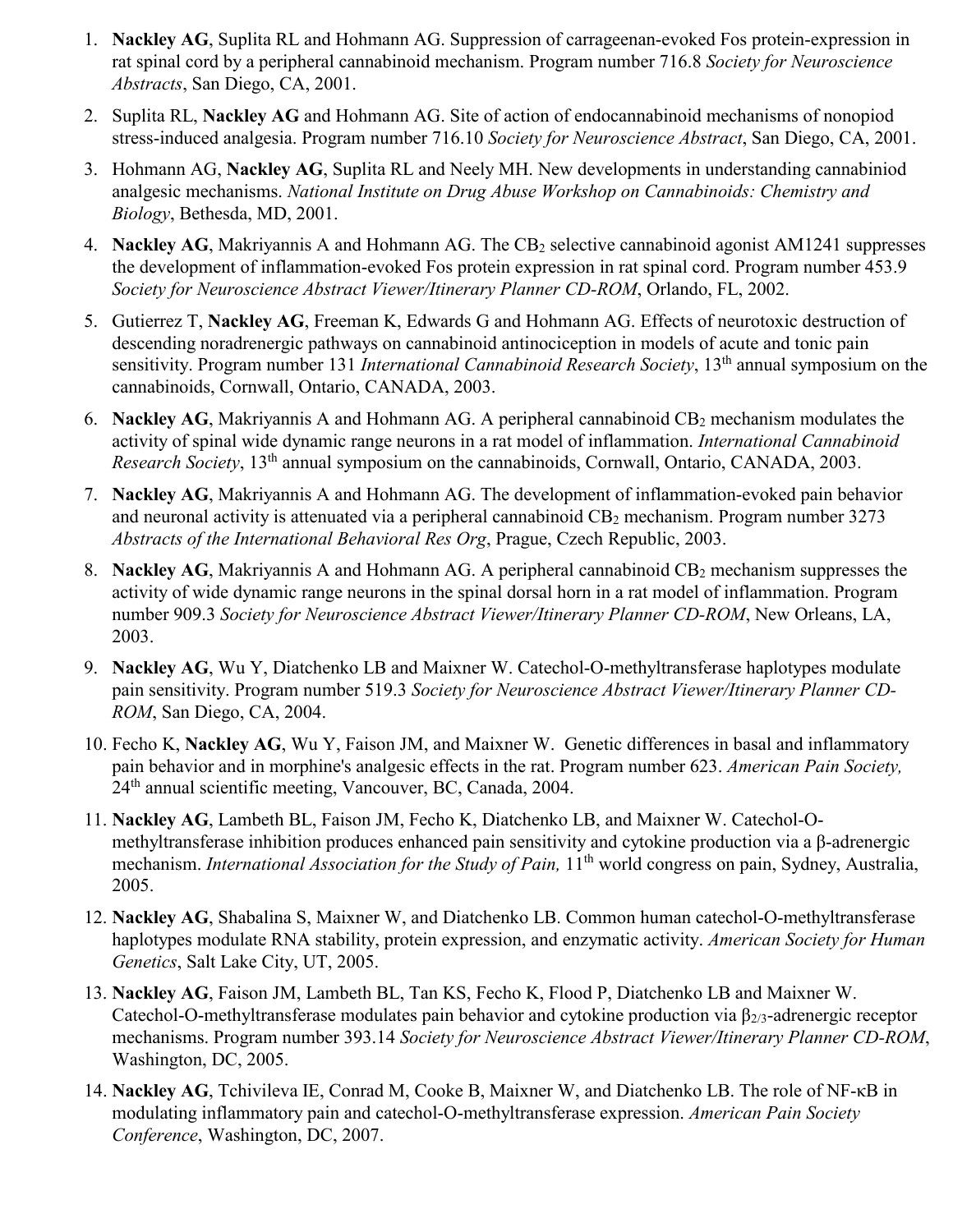- 15. Lambert J, Conrad M, Shabalina, SA, Satterfield K, Maixner W, Diatchenko L, and **Nackley AG**. Effect of minor SNPs on enzymatic activity regulated by common human haplotypes of the catechol-Omethyltransferase gene. *American Association of Endodontists Conference*, Davie, FL, 2007.
- 16. Lambert J, Conrad M, Shabalina, SA, Satterfield K, Maixner W, Diatchenko L, and **Nackley AG**. Effect of minor SNPs on enzymatic activity regulated by common human haplotypes of the catechol-Omethyltransferase gene. Program number 649 *Society for Neuroscience Abstract Viewer/Itinerary Planner CD-ROM,* San Diego, CA, 2007.
- 17. Conrad M, Arunasalam R, Gibson D, Bair E, Smith S, Slade G, Maixner W, Diatchenko L, and **Nackley AG**. Proinflammatory cytokine profiles associated with TMD case status and related intermediate phenotypes. *American Pain Society Conference*, Tampa, FL, 2008.
- 18. **Nackley AG**, Conrad M, Gibson D, Diatchenko L, and Maixner W. Cytokine profiles associated with TMD case status. *7th Cytokines and Inflammation Conference*, San Diego, CA, 2009
- 19. Conrad M, Wentworth S, Prusik D, Gauthier J, Sukumar R, Maixner W, Diatchenko L, and **Nackley AG**. Role of MOR-1K in opioid induced hyperalgesia. Program number 560 *Society for Neuroscience Abstract Viewer/Itinerary Planner CD-ROM*, Chicago, IL, 2009.
- 20. **Nackley AG**, Conrad M, Slade G, Smith S, Gibson D, Kasravi P, Miller V, Lim P, Maixner W, Diatchenko L. Cytokines associated with TMD case status and related intermediate phenotypes. *29th Annual Scientific Meeting, American Pain Society*, Baltimore, MD, 2010.
- 21. Slade GD, Diatchenko L, **Nackley AG**. Contributions of inflammation mediators to localized TMD and widespread pain. *89th General Session and Exhibition, International Association for Dental Research/American Association for Dental Research/Canadian Association for Dental Research.* San Diego, CA, 2011*.*
- 22. Oladosu FA, Conrad MS, Prusik D, Gauthier J, Slade GD, Rashid NU, Diatchenko L, **Nackley AG**. MOR-1K gene expression levels parallel opioid-induced pain behavior in three strains of mice. *Society for Neuroscience Abstract Viewer/Itinerary Planner CD-ROM*, New Orleans, LA, 2012.
- 23. Ciszek B, **Nackley AG**. Chronic catechol-O-methyltransferase-dependent pain: a peripheral contribution. *Society for Neuroscience Abstract Viewer/Itinerary Planner CD-ROM ,* New Orleans, LA, 2012*.*
- 24. Chen H, Diatchenko L, Slade G, **Nackley AG**, Maixner W. Allosteric load in females with temporomandibular disorders with or without comorbid pain conditions- a case-control study. *American Academy of Orofacial Pain 36th Annual Meeting*, Pasadena, CA, 2012.
- 25. Ciszek B, Khan A, Dang H, Bair E, Lewis J, Muddana A, Maixner W, **Nackley AG**, Zolnoun D. Biomarkers of a persistent pain disorder: vestibulodynia. *International Pelvic Pain Society Annual Meeting*, Orlando, FL, 2013.
- 26. Hartung JE, Conrad M, Ghoul N, **Nackley AG**. Contribution of peripheral and central nitric oxide to catechol-o-methyltransferase-dependent pain. *Society for Neuroscience Abstract Viewer/Itinerary Planner CD-ROM*, San Diego, CA, 2013.
- 27. Ciszek B, Khan A, Zolnoun D, Bair E, Maixner W, **Nackley AG**. MicroRNA biomarkers of complex persistent pain conditions. *Society for Neuroscience Abstract Viewer/Itinerary Planner CD-ROM*, San Diego, CA, 2013.
- 28. Oladosu F, O'Buckley S, **Nackley AG**. MOR-1K contributes to opioid-induced hyperalgesia. *Society for Neuroscience Abstract Viewer/Itinerary Planner CD-ROM*, San Diego, CA, 2013.
- 29. Cevedanes L, **Nackley AG**. Integrated imaging and biological marker analysis of temporomandibular joint osteoarthritis. *American Association for Dental Research*. Ann Arbor, MI, 2013.
- 30. Ciszek B, Bair E, Khan A, **Nackley AG**, Muddana A, Zolnoun D. Biomolecular correlates of a persistent pain disorder: vestibulodynia. *International Pelvic Pain Society Conference*, Orlando, FL, 2013.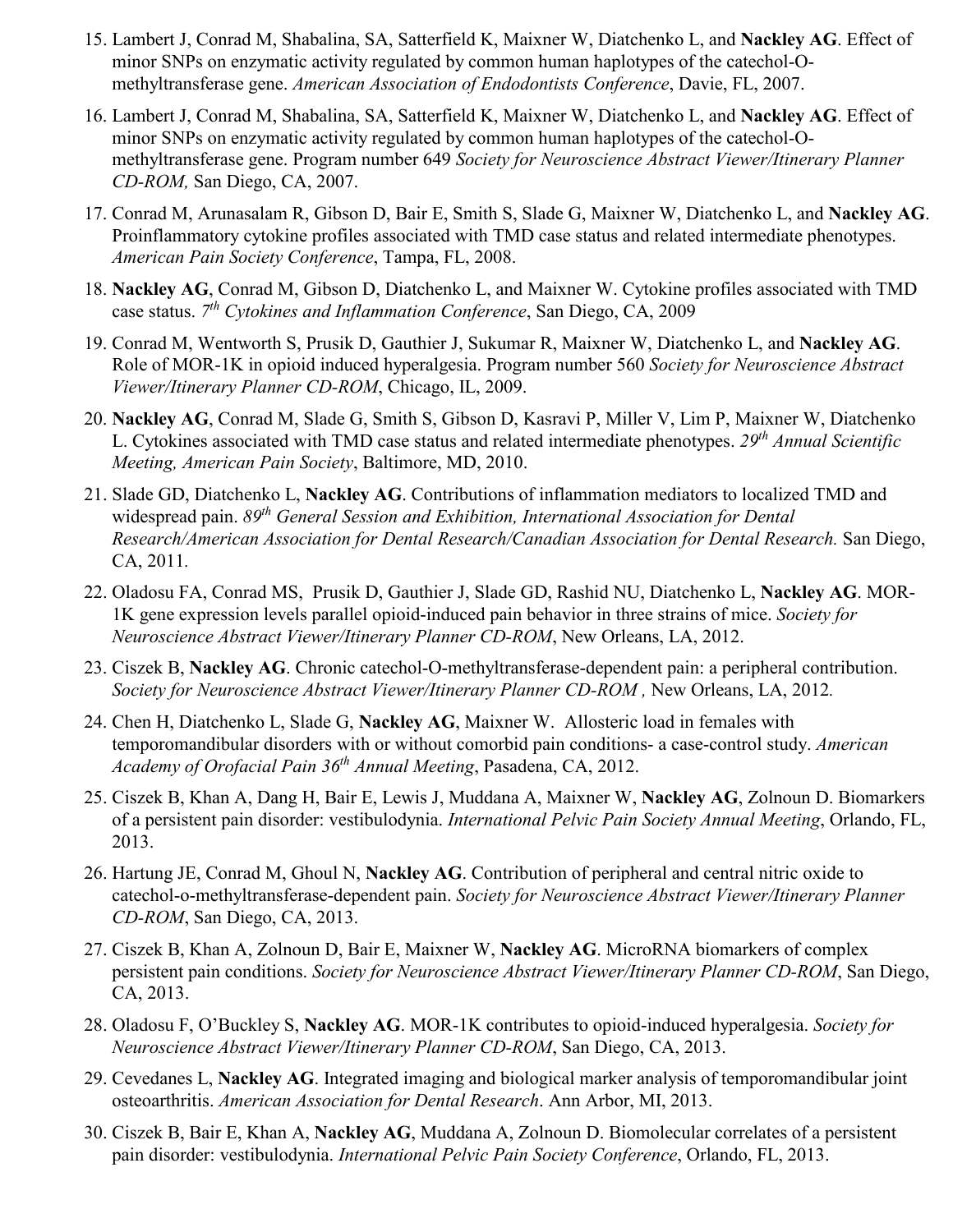- 31. Ciszek B, **Nackley AG**. Chronic Catechol-O-methyltransferase-dependent pain: A peripheral contribution. *Dental Research in Review Day*, UNC School of Dentistry, 2013.
- 32. Hartung JE and **Nackley AG**. β2- and β3-adrenergic receptors drive COMT-dependent pain by increasing release of pro-inflammatory molecules. *Dental Research in Review Day*, UNC School of Dentistry, 2013.
- 33. Ciszek B, Khan A, Dang H, Smith S, Bair E, Maixner W, Zolnoun Z, **Nackley AG**. microRNA expression profiles differentiate chronic pain condition subtypes. *Dental Research in Review Day*, UNC School of Dentistry, 2013.
- 34. Oladosu B, O'Buckley S, **Nackley AG**. Elucidating the role of MOR-1K in opioid-induced hyperalgesia via siRNA gene knockdown. *International Association for the Study of Pain*, Buenos Aires, Argentina 2014.
- 35. Ciszek B, Khan A, Dang H, Slade G, Smith S, Bair E, Maixner W, Zolnoun D, **Nackley AG**. MicroRNA expression profiles differentiate chronic pain condition subtypes. *International Association for the Study of Pain*, Buenos Aires, Argentina 2014.
- 36. Smith S, Diatchenko L, Maixner W, and **Nackley AG**. Genetic interaction between COMT and convergent molecular pathways influences COMT enzyme activity, musculoskeletal pain, and mood. *International Association for the Study of Pain*, Buenos Aires, Argentina 2014.
- 37. Oladosu F, O'Buckley SC, and **Nackley AG**. The effect of MOR-1 splice variation on morphine-dependent pain phenotypes. *Pierre Morell Research Day* and *Dental Research in Review Day*, Chapel Hill, NC, 2015.
- 38. Hartung JE, Eskew O, Wong T, O'Buckley SC, Oladosu FA, Tchivileva IE, and **Nackley AG**. Nuclear Factor-kappa B contributes to inflammatory pain and regulates COMT expression. *Pierre Morell Research Day* and *Dental Research in Review Day*, Chapel Hill, NC, 2015.
- 39. Ciszek BP, Khan A, Dang H, Slade G, Smith S, Bair E, Maixner W, Zolnoun D, and **Nackley AG**. MicroRNA and cytokine biomarkers for local and widespread pain conditions. *Translational Medicine Symposium* and *Dental Research in Review Day*, Chapel Hill, NC 2015*.*
- 40. Wang C, Oladosu F, and **Nackley AG**. The functional role of 41aa in MOR-1K receptor function. *Dental Research and Review Day*, Chapel Hill, NC 2015.
- 41. Geller EJ, Babb E, **Nackley AG**, Khan AA, and Zolnoun D. Prevalence and risk factors for pelvic pain following mesh implant surgery for the treatment of pelvic organ prolapse and stress urinary incontinence. Society of Gynecologic Surgeons,  $41<sup>st</sup>$  Annual Scientific Meeting, Orlando, FL, 2015.
- 42. Ciszek BP, O'Buckley SC, and **Nackley AG**. Persistent catechol-O-methyltransferate-dependent pain is initiated, but not maintained, by peripherally located beta-adrenergic receptors. *American Pain Society*, Austin, TX 2016.
- 43. Oladosu F, O'Buckley SC, Marc Gutierrez, and **Nackley AG**. Strain-specific polymorphisms and their correlation to MOR-1K receptor function. *American Pain Society*, Austin, TX 2016.
- 44. Hartung JE, Ciszek BP, O'Buckley SC, and **Nackley AG**. Distinct mechanisms underlie the development and maintenance of COMT-dependent pain. *American Pain Society*, Austin, TX 2016.
- 45. Zhang X, Kozlowski J, Ballard H, and **Nackley AG**. Sustained activation of  $\beta^2$  and  $\beta^3$ ARs leads to phosphorylation of neuronal MAPKs and activation of glial cells in spinal cord and DRG. *American Pain Society*, Pittsburgh, PA 2017.
- 46. Zhang X, O'Buckley S, and **Nackley AG**. Assessment of GCaMP Sensitivity of in vivo DRG neuron in COMT-dependent pain. *Duke Kunshan Translational Pain Research Symposium*, Kunshan, China 2017.
- 47. Zhang X, Kozlowski J, Ballard H, and **Nackley AG**. Activation of peripheral  $β^2$  and  $β^3ARs$  leads to increased nociceptor activity. *American Pain Society*, Anaheim, CA 2018.
- 48. Zhang X, Kanter K, Smothers Z, O'Buckley SC, and **Nackley AG**. Independent and combined effects of low COMT and stress on pain, depressive-like behavior, and nociceptor activity. *International Association for the Study of Pain*, Boston, MA, 2018.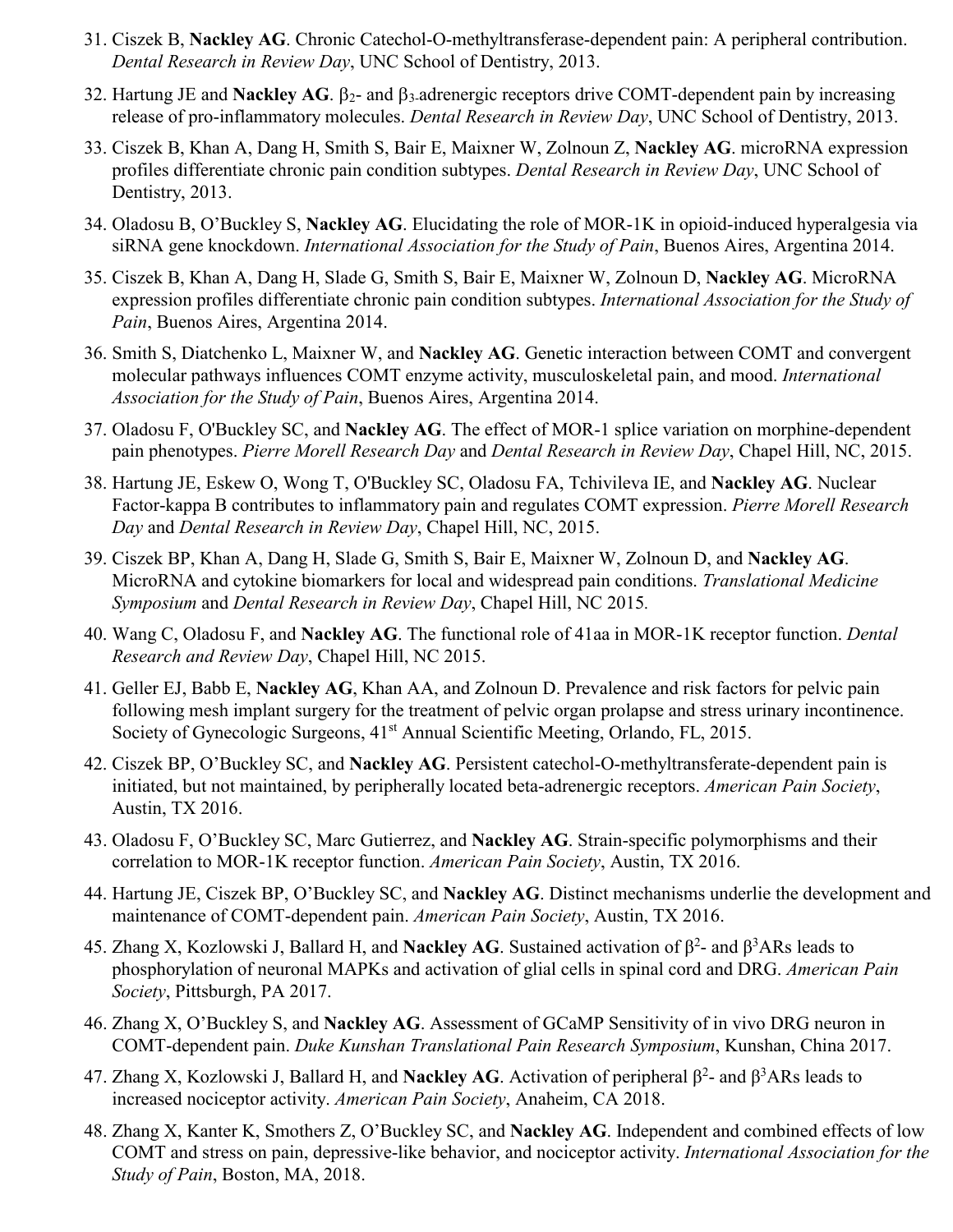- 49. Scarneo S, Sell M, Totzke J, Hughes P, O'Buckley SC, Haystead T, and **Nackley AG**. Takinib, a selective TAK1 inhibitor, reduces TNFα-mediated pain and inflammation. *International Association for the Study of Pain*, Boston, MA, 2018.
- 50. Rawls A, Ciszek BP, Dang H, Slade G, Kanke M, Sethupathy P, and **Nackley AG**. MicroRNA Biomarkers associated with Chronic Pain, and Resolution of Pain in Man and Mouse. *Neural Environment in Disease Keystone Symposium*. Keystone, CO. 2019.
- 51. Zhang X and **Nackley AG**. The role of keratinocyte β2AR in hyper pain sensation. *Somatosensation: From Detection to Perception Keystone Symposium*. Keystone, CO. 2020.
- 52. Scarneo S, Paul E, Zhang X, Hughes P, O'Buckley SC, Haystead T, and **Nackley AG**. Pharmacological inhibition of TAK1 reduces TNF-mediated pain and inflammation. *Pain: Aligning the Target Keystone Symposium*. Keystone, CO. 2020.
- 53. **Nackley AG**, Baldi R, and Geller E. Cytokines as Correlates of Pelvic Pain Following Mesh Implant Surgery. *American Urogynecologic Society's Pelvic Floor Disorders Week*, Vancouver, CA 2020.
- 54. Zhang X, Wang Y, Chen J, Kim S, Baldi R, and **Nackley AG**. A Novel Model of Functional Pain Syndromes that Integrates COMT Genetic Background, Stress, and Minor Surgery. *International Association for the Study of Pain*, Amsterdam, Netherlands 2021.
- 55. Scarneo S, Wang Y, Kim S, Hughes P, Haystead T, and **Nackley AG**. Elucidating the role of ectopic heat shock protein 90 (eHsp90) in inflammatory pain. *International Association for the Study of Pain*, Amsterdam, Netherlands 2021.
- 56. Hernandez N, Rawls A, Wang Y, Xhang X, Pan Y, Dang H, Slade H, Linnstaedt S, Parisien M, Diatchenko L, and **Nackley AG**. Acute stress and pain and the relationship between miR-374a-5p and its mRNA targets at the tissue-specific level. *Society for Neuroscience Abstract Viewer/Itinerary Planner CD-ROM*, Chicago, IL, 2021.
- 57. Wang Y, Scarneo S, Kim SH, Zhang X, Yang KW, Hughes P, Haystead T, and **Nackley AG**. Expression of ectopic heat shock protein 90 (eHsp90) in male and female primary afferent nociceptors regulates inflammatory pain. *Society for Neuroscience Abstract Viewer/Itinerary Planner CD-ROM*, Chicago, IL, 2021.

Consultant appointments:

2013-2014 Algynomics Personalized Pain Medications & Diagnostics

Professional awards and special recognitions:

- 2003 Herbert Zimmer Scholar: recognition of outstanding research accomplishments
- 2003 International Behavioral Research Organization Travel Award
- 2003 International Cannabinoid Research Society Travel Award
- 2003 University of Georgia Outstanding Teaching Assistant Award
- 2003 Sigma Xi Grants-in-Aid Research Grant
- 2005 International Association for the Study of Pain Travel Award
- 2005 Sigma Xi Outstanding Research Paper Award
- 2006 Postdoctoral Research Excellence Award
- 2010 John C. Liebeskind Early Career Scholar Award
- 2011 Arthur H. Wuehrmann Prize from The American Academy of Oral and Maxillofacial Radiology

Organizations and participation:

Service and Engagement Activities, University of North Carolina and Duke University: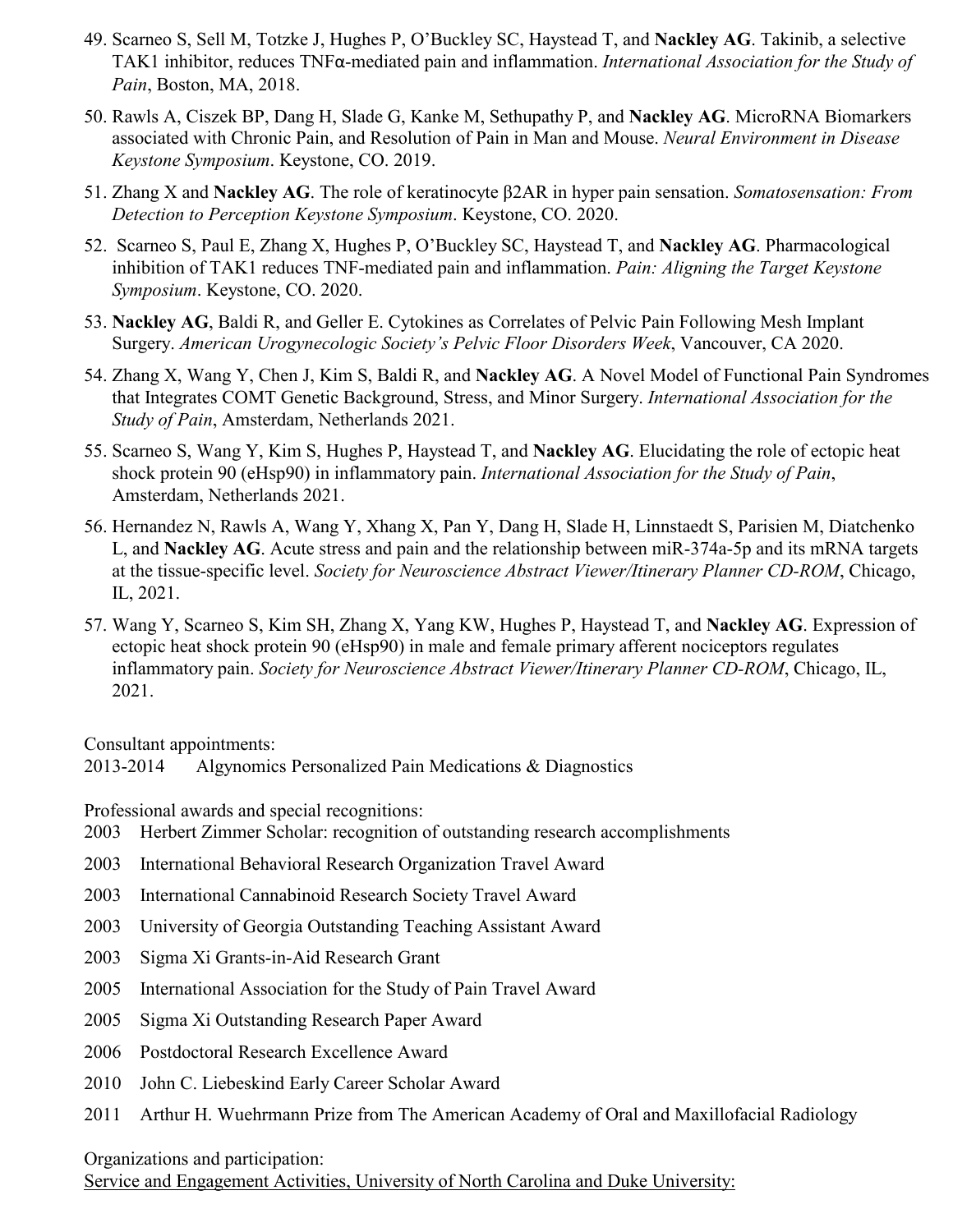| 2008-2016    | Judge, Dental Research in Review Day poster session, School of Dentistry                       |
|--------------|------------------------------------------------------------------------------------------------|
| 2009-2016    | Reviewer, NC TraCS Pilot Grant Program                                                         |
| 2009-2016    | Member, DDS/PhD Admissions Committee                                                           |
| 2009-2016    | Member, Oral Biology Regular Admissions Committee                                              |
| 2009-2016    | Member, Oral Biology Executive Admissions Committee<br>Director, Pain Neurobiology Track       |
| 2011-2016    | Member, Biomedical & Biological Sciences Program (BBSP) Cell Signaling Admissions<br>Committee |
| 2012-2015    | Member, Faculty Grievance Committee                                                            |
| 2013-2016    | Member, Curriculum in Neurobiology Recruitment Committee                                       |
| 2014-2016    | Member, Promotion and Tenure Committee, School of Dentistry                                    |
| 2016         | Judge, Duke Anesthesiology Academic Evening Research Symposium                                 |
| 2017         | R01 Reviewer, Duke School of Medicine Path to Independence Program                             |
| 2018         | Judge, Duke Anesthesiology Academic Evening Research Symposium                                 |
| 2018         | Mentor, K-Club and Path to Independence Grant Writing Workshop                                 |
| $2018$ -pres | Coach, Academy for Building Leadership Excellence (ABLE) Program in Anesthesiology             |
| $2018$ -pres | Member, Anesthesiology Appointment, Promotions, and Tenure Committee                           |
| $2019$ -pres | T32 Oversight Committee                                                                        |
| $2021$ -pre  | Chair, Dream Innovation Grant Review Committee                                                 |

Service and Engagement Activities, Locally and Nationally:

| $2003$ -pres | Co-founder of the Science for Kids Program, The University of North Carolina, Chapel Hill, NC |  |  |
|--------------|-----------------------------------------------------------------------------------------------|--|--|
|              |                                                                                               |  |  |

- 2012-2014 Co-Chair, Genetics and Pain Special Interest Group, American Pain Society
- 2014-2016 Member, Nominating Committee, American Pain Society
- 2015-pres Ad-hoc Reviewer, NIH (MESH, NIDCR, NIDA, SPS) Study Section
- 2017-2019 Co-Chair, Early Career Forum, American Pain Society
- 2020-pres Standing panel member for the NIH Neurobiology of Pain and Itch (NPI)

### Peer Review Journals and Editorial Boards:

| $2006$ -pres | $Reviewer -$ | Anesthesiology                               |
|--------------|--------------|----------------------------------------------|
|              |              | Behavioral Brain Research                    |
|              |              | <b>BMC</b> Genomics                          |
|              |              | <b>BMC</b> Rheumatology                      |
|              |              | Brain, Behavior, and Immunity                |
|              |              | Brain Research                               |
|              |              | Cancer Epidemiology, Biomarkers & Prevention |
|              |              | Clinical Chemistry and Laboratory Medicine   |
|              |              | Diagnostics                                  |
|              |              | Drug Metabolism and Toxicology               |
|              |              | <b>European Journal of Neuroscience</b>      |
|              |              | European Journal of Pain                     |
|              |              | Journal of Dental Research                   |
|              |              | Journal of Neuroinflammation                 |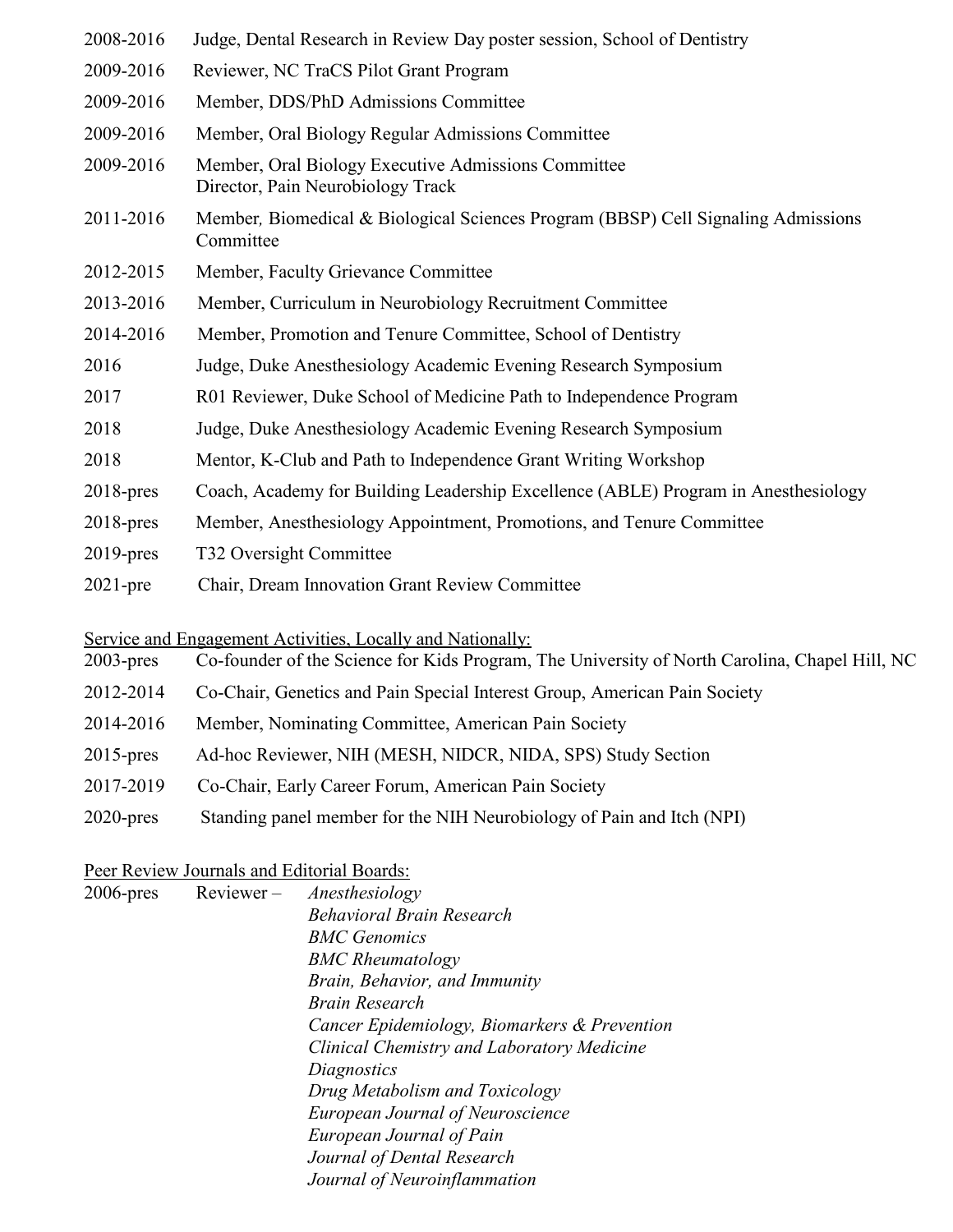|              | Journal of Neuroscience                                                                                                                                                                             |
|--------------|-----------------------------------------------------------------------------------------------------------------------------------------------------------------------------------------------------|
|              | <b>International Journal of Neuroscience</b>                                                                                                                                                        |
|              | Molecular Pain                                                                                                                                                                                      |
|              | Molecular Pharmacology                                                                                                                                                                              |
|              | Neuropharmacology                                                                                                                                                                                   |
|              | Neuroreport                                                                                                                                                                                         |
|              | Neuroscience Bulletin                                                                                                                                                                               |
|              | Neuroscience Letters                                                                                                                                                                                |
|              | Neurotherapeutics                                                                                                                                                                                   |
|              | Pain                                                                                                                                                                                                |
|              | Pharmacogenetics and Genomics                                                                                                                                                                       |
|              | Physiology and Behavior                                                                                                                                                                             |
|              | <b>PLOS ONE</b>                                                                                                                                                                                     |
|              | Schizophrenia Bulletin                                                                                                                                                                              |
|              | Scientific Reports                                                                                                                                                                                  |
| $2020$ -pres | Associate Editor Frontiers in Pain Research- Pharmacological Treatment of Pain                                                                                                                      |
|              | <b>Invited Oral Presentations, Locally:</b>                                                                                                                                                         |
| 2006         | Cannabinoids: role in therapeutics and drug addiction. Department of Psychology Seminar, Duke                                                                                                       |
|              | University, Durham, North Carolina.                                                                                                                                                                 |
| 2010         | COMT modulation of pain sensitivity: a bench to bedside story. MD-PhD Seminar, UNC, Chapel                                                                                                          |
|              | Hill, North Carolina.                                                                                                                                                                               |
| 2012         | Individualized treatment for TMD: a bench to bedside story. Dental Research in Review Day<br>Lunch and Learn Seminar, UNC, Chapel Hill, North Carolina.                                             |
|              |                                                                                                                                                                                                     |
| 2012         | Individual Variations in Pain Perception. COAST (Conferences on Orthodontic Advances in                                                                                                             |
|              | Science and Technology) meeting, UNC, Chapel Hill, North Carolina.                                                                                                                                  |
| 2013         | Moving toward individualized treatment for chronic pain conditions. All Carolina Biosciences<br>Celebration, Chapel Hill, North Carolina.                                                           |
| 2013         | Biomarkers for chronic pain. Carolina Neuroscience Club, Chapel Hill, North Carolina.                                                                                                               |
| 2013         | MicroRNA markers of chronic pelvic pain. Department of OB-GYN meeting, UNC, Chapel Hill,                                                                                                            |
|              | North Carolina.                                                                                                                                                                                     |
| 2014         | Dysregulations in adrenergic signaling contribute to chronic pain. NCSU Veterinary School,                                                                                                          |
|              | Raleigh, NC.                                                                                                                                                                                        |
| 2014         | Dysregulations in adrenergic signaling contribute to chronic pain. Department of Anesthesiology,                                                                                                    |
|              | Duke University, Durham, NC.                                                                                                                                                                        |
| 2015         | miRNA and pain. Pain Research Forum Webinar, NeuroDiscovery Center, Harvard Medical                                                                                                                 |
|              | School.                                                                                                                                                                                             |
| 2017         | Contribution of β-adrenergic Receptors to Acute and Chronic Pain. Academic Career Enrichment<br>Scholars (ACES) Program, Department of Anesthesiology, Duke University, Durham NC.                  |
| 2021         | Multidisciplinary approaches to the study of Chronic Overlapping Pain Conditions. Center for<br>Perioperative Organ Protection (CPOP), Department of Anesthesiology, Duke University,<br>Durham NC. |

Invited Oral Presentations, Nationally and Internationally:

2011 COMT modulation of pain sensitivity: molecular genetic and receptor mechanisms. Seminar with the Hussman Institute of Human Genetics and the Department of Anesthesiology, University of Miami, Miami, Florida.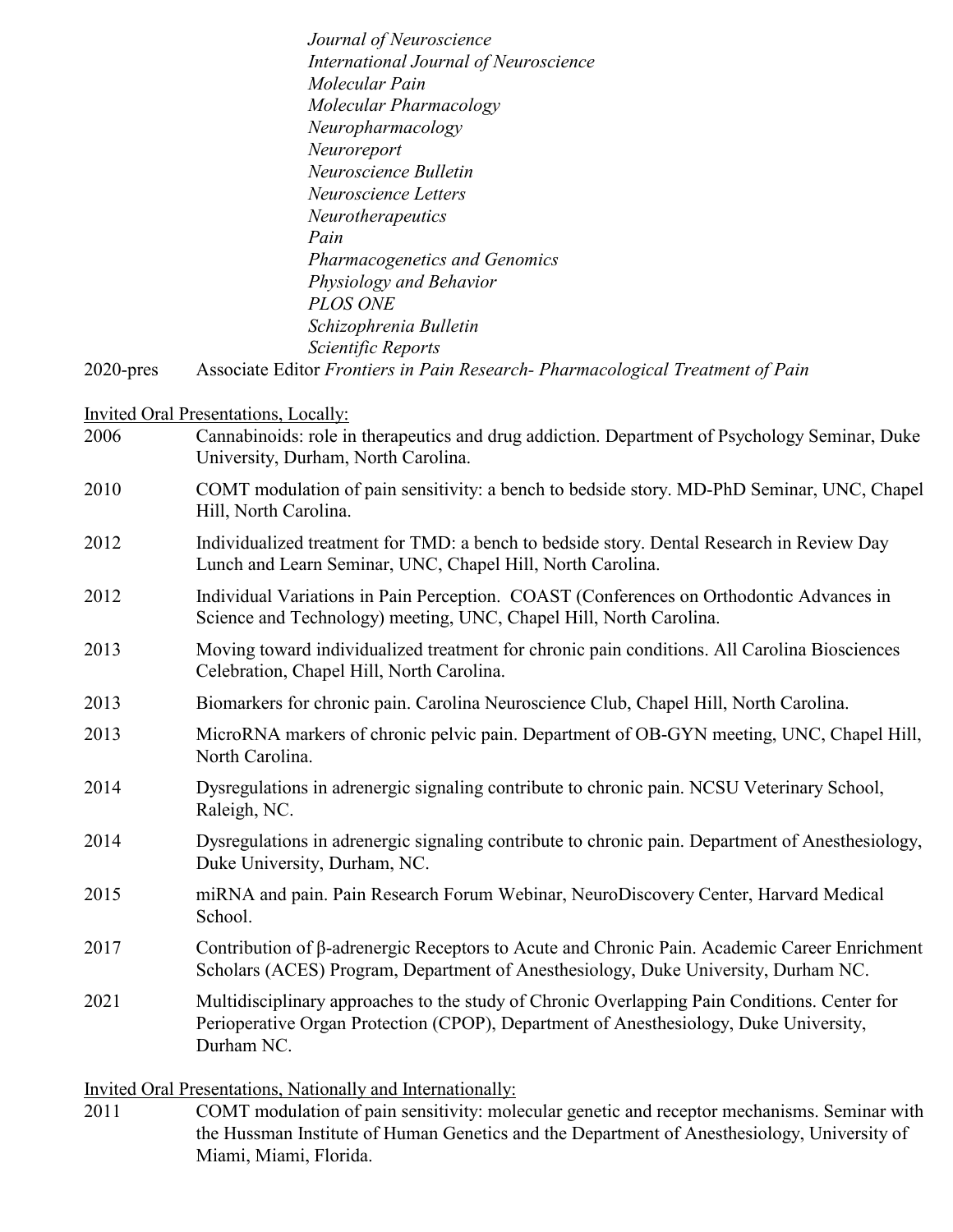| 2013 | A role for COMT and adrenergic systems in mediating pain. University of Kentucky, Lexington,<br>Kentucky.                                                                                                                               |
|------|-----------------------------------------------------------------------------------------------------------------------------------------------------------------------------------------------------------------------------------------|
| 2013 | Opioid-induced hyperalgesia: an emerging role for MOR-1K. Annual American Pain Society<br>Meeting, New Orleans, Louisiana.                                                                                                              |
| 2013 | Opioid-induced hyperalgesia: clinical evidence and basic underlying mechanisms. Symposium<br>Moderator, 32 <sup>nd</sup> Annual American Pain Society Meeting, New Orleans, Louisiana.                                                  |
| 2014 | Circulating microRNA signatures of chronic pain. Annual American Pain Society Meeting,<br>Tampa, FL.                                                                                                                                    |
| 2014 | Basic science of opioid-induced hyperalgesia. Pain Society of the Carolinas Annual Meeting and<br>Scientific Sessions, The Charleston Place Hotel, Charleston, South Carolina.                                                          |
| 2014 | Basic science of pelvic pain. Pain Society of the Carolinas Annual Meeting and Scientific<br>Sessions, The Charleston Place Hotel, Charleston, South Carolina.                                                                          |
| 2014 | Molecular profiles of site-specific vs. general chronic pain. The TMJ Association's Seventh<br>Scientific Meeting on Genetics and Epigenetics of Temporomandibular Disorders and Related<br>Overlapping Conditions, Bethesda, Maryland. |
| 2017 | Biological and clinical features of vulvodynia. Vulvodynia Conference. Department of Obstetrics<br>and Gynecology at Howard University Hospital. Washington, DC.                                                                        |
| 2017 | Differential contributions of peripheral, spinal, and central adrenergic systems to pain. Annual<br>American Pain Society Meeting, Pittsburgh, PA.                                                                                      |
| 2017 | Common and unique pathways of vulnerability for overlapping pain conditions. Translational<br>Pain Research Symposium, Duke Kunshan University, China.                                                                                  |
| 2017 | Etiology of pelvic pain. Pain Society of the Carolinas Annual Meeting and Scientific Sessions,<br>The Charleston Place Hotel, Charleston, South Carolina.                                                                               |
| 2018 | Peripheral mechanisms driving chronic functional pain. Department of Korean Medical Science,<br>Pusan National University, Busan, Korea.                                                                                                |
| 2018 | Genetic and biological signatures of chronic overlapping pain conditions. Pain Clinic, Seoul<br>National University, Seoul, Korea.                                                                                                      |
| 2018 | Acupuncture resolves functional pain and neuroinflammation linked to abnormalities in<br>catecholamine signaling, Conference on Trends in Meridian and Acupoint Studies, Seoul, Korea.                                                  |
| 2018 | Peripheral adrenergic mechanisms driving chronic functional pain, University of Cincinnati,<br>Cincinnati, Ohio.                                                                                                                        |
| 2020 | New targets to treat pelvic pain. Society of the Carolinas Annual Meeting and Scientific Sessions,<br>Omni Grove Park Inn, Asheville, NC.                                                                                               |
| 2020 | Vestibulodynia: Subtype-specific biomarkers for diagnosis and treatment. IASP's Pain Research<br>Forum Virtual Webinar Series.                                                                                                          |
|      |                                                                                                                                                                                                                                         |

Teaching responsibilities:

Graduate Course Participation:

- 2006-2013 Co-Instructor, OBIO 723/732: Oral Biology Pain Seminar Series, Department of Oral Biology, The University of North Carolina, Chapel Hill, NC. (20 students; Dentistry, Oral Biology, Pharmacology, Neurobiology)
- 2008-2016 Lecturer, OBIO 720: Advanced Topics in Oral Biology, Department of Oral Biology, The University of North Carolina, Chapel Hill, NC. (20 students; Oral Biology)
- 2011-2016 Co-Instructor, PHCO 702: Principles of Pharmacology, Department of Pharmacology, The University of North Carolina, Chapel Hill, NC. (20 students; Pharmacology)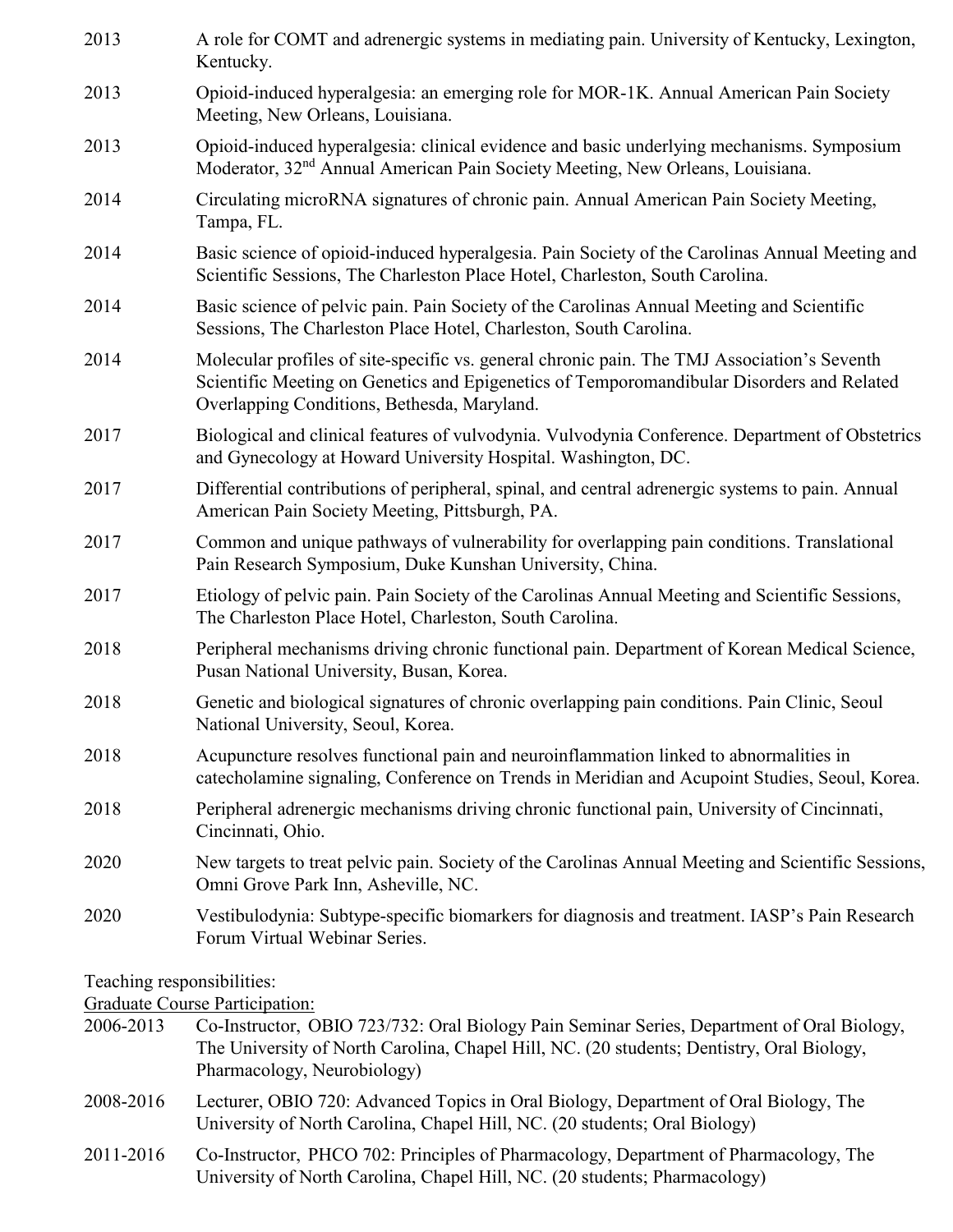| 2012-2015    | Co-Instructor, First Year Group, Biological and Biomedical Sciences Program, The University of<br>North Carolina, Chapel Hill, NC (25 students; Neurobiology, Pharmacology, Immunology).                                                                    |  |
|--------------|-------------------------------------------------------------------------------------------------------------------------------------------------------------------------------------------------------------------------------------------------------------|--|
| 2014-2016    | Course Director, OBIO 723/732 / NBIO 732 / PHCO 747: Introduction to Pain Neurobiology,<br>Department of Oral Biology, The University of North Carolina, Chapel Hill, NC. (20 students;<br>Dentistry, Oral Biology, Pharmacology, Neurobiology, Physiology) |  |
| 2014-2016    | Course Director, OBIO 733 / NBIO 733 / PHCO 748: Translational Pain Medicine, Department of<br>Oral Biology, The University of North Carolina, Chapel Hill, NC. (20 students; Dentistry, Oral<br>Biology, Pharmacology, Neurobiology, Physiology)           |  |
| 2014-2016    | Co-Instructor, DA 36: Dental Pharmacology, Department of Dentistry. The University of North<br>Carolina, Chapel Hill, NC. (80 students; Dentistry)                                                                                                          |  |
| $2016$ -pres | Co-Instructor, OBIO 733 / NBIO 733 / PHCO 748: Translational Pain Medicine, Department of<br>Oral Biology, The University of North Carolina, Chapel Hill, NC. (20 students; Dentistry, Oral<br>Biology, Pharmacology, Neurobiology, Physiology)             |  |
| 2006-2008    | Undergraduate Research Mentoring Projects Supervised:<br>Undergraduate Advisor<br>Matthew Conrad<br>Biology 395<br>Project Title: "Catecholamine separation and quantification using HPLC-MS."<br>Recipient of a 2008 Research Commendation in Biology      |  |
| 2008         | Undergraduate Advisor<br>Dustin Prusik<br>Biology 395<br>Project Title: "Role of RGS2 and RGS4 in COMT-dependant pain sensitivity."                                                                                                                         |  |
| 2009-2010    | Undergraduate Advisor<br>Nikita Goel<br>Psychology 395<br>Thesis Title: "The effects of catechol-O-methyltransferase inhibition on expression of nitric oxide<br>synthase subtypes."<br>Recipient of a 2010 Highest Honors with Distinction in Psychology   |  |
| 2009-2011    | Undergraduate Advisor<br>Edina Wang<br>Psychology 395<br>Thesis Title: "The role of NF-KB in modulating COMT expression and pain behavior."<br>Recipient of the 2010 Carolina Summer Fellowship Award                                                       |  |
| 2012-2014    | Undergraduate Advisor<br>Olivia Eskew<br>Biology 395<br>Thesis Title: "COMT expression and pain behavior in IKK-deficient mice."                                                                                                                            |  |
| 2014         | Undergraduate Advisor<br>Julia Fuller<br>Biology 395<br>Thesis Title: "The interaction between COMT inhibition and exercise in mice."                                                                                                                       |  |
| 2014-2015    | Undergraduate Advisor<br>Naseeruddin Ahmed<br>Biology 395<br>Thesis Title: "Kinase activation in a model of COMT-dependent pain."                                                                                                                           |  |
| 2014-2015    | Undergraduate Advisor                                                                                                                                                                                                                                       |  |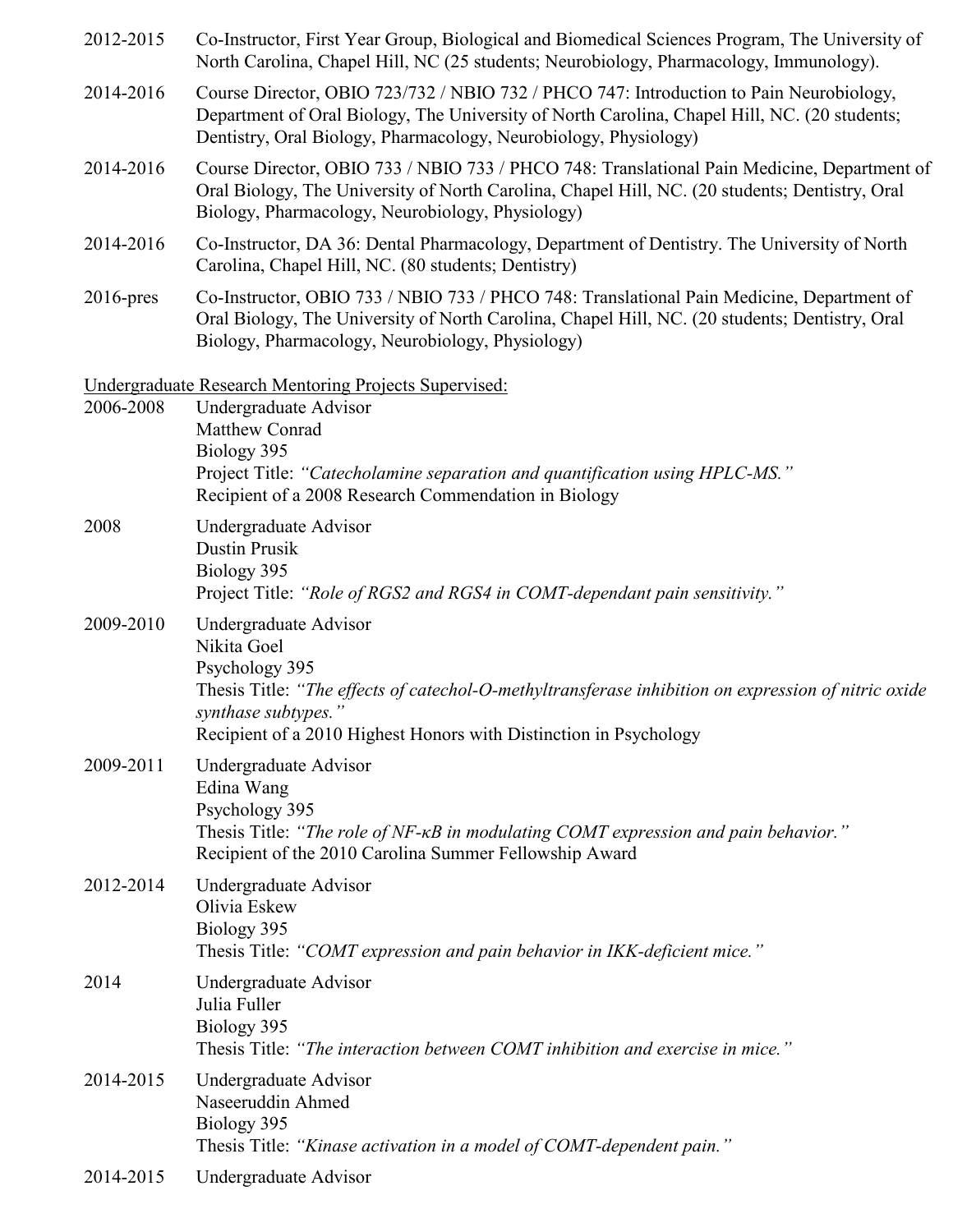|              | Center for Pain Research and Innovation<br>"Using confocal microscopy to localize expression of MOR-1, MOR-1K, and $\beta$ 2-adrenergic                                                                                                                                                             |
|--------------|-----------------------------------------------------------------------------------------------------------------------------------------------------------------------------------------------------------------------------------------------------------------------------------------------------|
| 2008-2010    | Post-Baccalaureate Research Mentoring Projects Supervised:<br>Sean Wentworth                                                                                                                                                                                                                        |
| 2021         | <b>Undergraduate Mentor</b><br>Andrew George<br>Am Soc for Pharm & Exper Therapeutics Undergraduate Research Fellowship (ASPET-SURF)<br>Thesis Title: "Adrb3 gene regulation in a mouse model of chronic pain."                                                                                     |
| $2019$ -pres | Undergraduate Advisor<br>Viraj Patel<br>Neuroscience 493<br>Thesis Title: "Adipocyte gene regulation."<br>2020 Recipient of the Summer Neuroscience Program Fellowship                                                                                                                              |
| $2019$ -pres | Undergraduate Advisor<br>Alan Wang<br>Pharmacology 493<br>Thesis Title: "miRNA dysregulation in chronic pain."                                                                                                                                                                                      |
| 2018-2019    | Undergraduate Advisor<br><b>Emily Paul</b><br>Neuroscience 493<br>Thesis Title: "Examining the link between chronic pain and depression: a role for TAK1?"                                                                                                                                          |
| 2016-2018    | Undergraduate Advisor<br>Katie Kanter<br>Neuroscience 493<br>Thesis Title: "Genetic predictors of analgesic response to opioid drugs."<br>2017 Recipient of the Summer Neuroscience Program Fellowship                                                                                              |
| 2016-2018    | Undergraduate Advisor<br>Julia Kozlowski<br>Neuroscience 493<br>Thesis Title: "Characterizing MAPK phosphorylation in glia and neurons in an animal model of<br>functional pain."<br>Graduated with distinction, for her thesis work                                                                |
| 2016-2017    | Undergraduate Advisor<br>Harrison Ballard<br>Neuroscience 493<br>Thesis Title: "The role of GRK2 in resolving COMT-dependent pain."                                                                                                                                                                 |
| 2014-2016    | Undergraduate Advisor<br>Marc Gutierrez<br>Chemistry 395<br>Thesis Title: "MOR-IK gene expression in genetically diverse mouse strains."<br>2015 Recipient of a UNC Summer Undergraduate Research Fellowship<br>2015 Recipient of the William and Ida W. Taylor Honors Mentored Research Fellowship |
|              | <b>Michael Batres</b><br>Chemistry 395<br>Thesis Title: "The interaction between COMT and exercise."                                                                                                                                                                                                |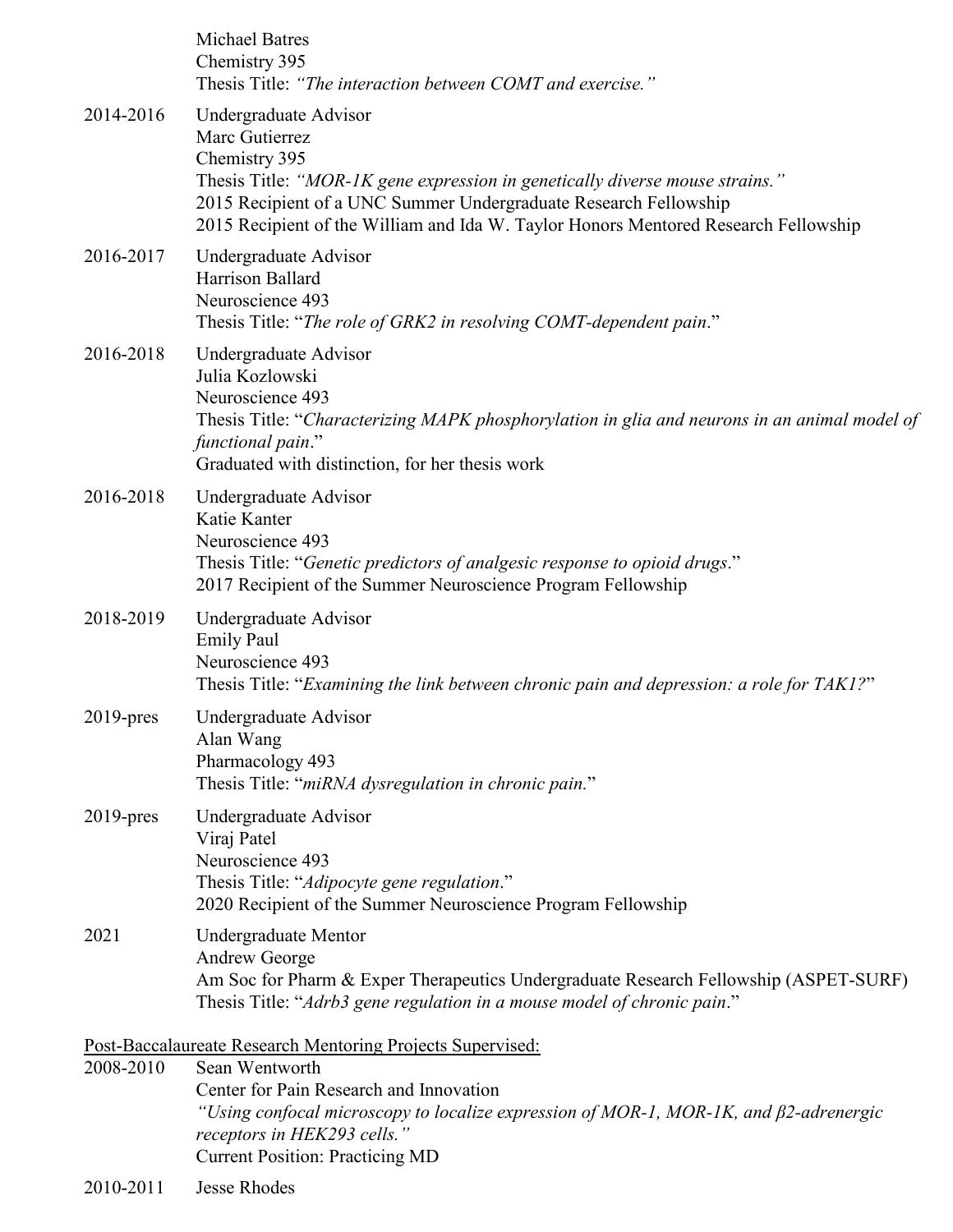|           | Center for Pain Research and Innovation<br>"Analysis of cytokines and transcription factors associated with temporomandibular disorders<br>and widespread palpation tenderness."<br><b>Current Position: Practicing MD</b>                                                                                                                                                 |
|-----------|----------------------------------------------------------------------------------------------------------------------------------------------------------------------------------------------------------------------------------------------------------------------------------------------------------------------------------------------------------------------------|
| 2011-2012 | <b>Brittney Ciszek</b><br>Center for Pain Research and Innovation<br>"Peripheral contribution of $\beta$ -adrenergic receptors to chronic COMT-dependent pain."<br>Current Position: Dental Resident at the University of Utah<br>Recipient of the 2012 Doctoral Merit Assistantship for study in Biological and Biomedical<br>Science and the 2012 BBSP Director's Award. |
| 2018-2020 | Clementine Adyemi<br>Center for Translational Pain Management<br>"Assessing depression and anxiety in a mouse model of chronic pain."<br>Current Position: PhD student at the University of Cincinnati                                                                                                                                                                     |
|           | Masters Thesis Research Committees:                                                                                                                                                                                                                                                                                                                                        |
| 2005-2007 | <b>Graduate Thesis Committee Member</b>                                                                                                                                                                                                                                                                                                                                    |
|           | Jason Lambert, DDS                                                                                                                                                                                                                                                                                                                                                         |
|           | Department of Endodontics<br>Thesis Title: "Effects of minor SNPs on enzymatic activity regulated by common human<br>haplotypes of the catechol-0-methyltransferase gene."<br><b>Current Position: Practicing Endodontist</b>                                                                                                                                              |
|           | Recipient of the 2007 American Association of Endodontists Oral Presentation Award                                                                                                                                                                                                                                                                                         |
| 2007-2009 | <b>Graduate Thesis Committee Member</b><br>Elizabeth Chanenson, DDS<br>Department of Endodontics<br>Thesis Title: "Genetic basis for individual variation in pain perception among endodontic<br>patients."<br><b>Current Position: Practicing Endodontist</b>                                                                                                             |
| 2013-2015 | <b>Graduate Thesis Committee Member</b>                                                                                                                                                                                                                                                                                                                                    |
|           | Jennifer Harmon                                                                                                                                                                                                                                                                                                                                                            |
|           | Department of Dental Hygiene                                                                                                                                                                                                                                                                                                                                               |
|           | Thesis Title: "Circulating omentin-1 and chronic temporomandibular disorder pain."                                                                                                                                                                                                                                                                                         |
|           | <b>Current Position: Practicing Endodontist</b><br>Recipient of the 2015 Outstanding Student Post-doctoral Award                                                                                                                                                                                                                                                           |
|           |                                                                                                                                                                                                                                                                                                                                                                            |
| 2008-2010 | Predoctoral Dissertation Research Committees:<br><b>Graduate Thesis Committee Member</b>                                                                                                                                                                                                                                                                                   |
|           | Samantha Segall, BS                                                                                                                                                                                                                                                                                                                                                        |
|           | Department of Genetics                                                                                                                                                                                                                                                                                                                                                     |
|           | Dissertation Title: "COMT enzymatic function and pain perception in common inbred strains of                                                                                                                                                                                                                                                                               |
|           | mice."<br>2009 Recipient of the Turner Student Award in Recognition for Excellence in Dental Research<br>2011-2013 NextGen Postdoctoral Research Fellowship                                                                                                                                                                                                                |
| 2008-2013 | <b>Graduate Thesis Committee Member</b>                                                                                                                                                                                                                                                                                                                                    |
|           | Jason Goldsmith, BS                                                                                                                                                                                                                                                                                                                                                        |
|           | Department of Pharmacology<br>Dissertation Title: "The role of IL-22/STAT3 signaling in MOR-mediated intestinal injury<br>response."                                                                                                                                                                                                                                       |
| 2012-2016 | <b>Graduate Advisor</b>                                                                                                                                                                                                                                                                                                                                                    |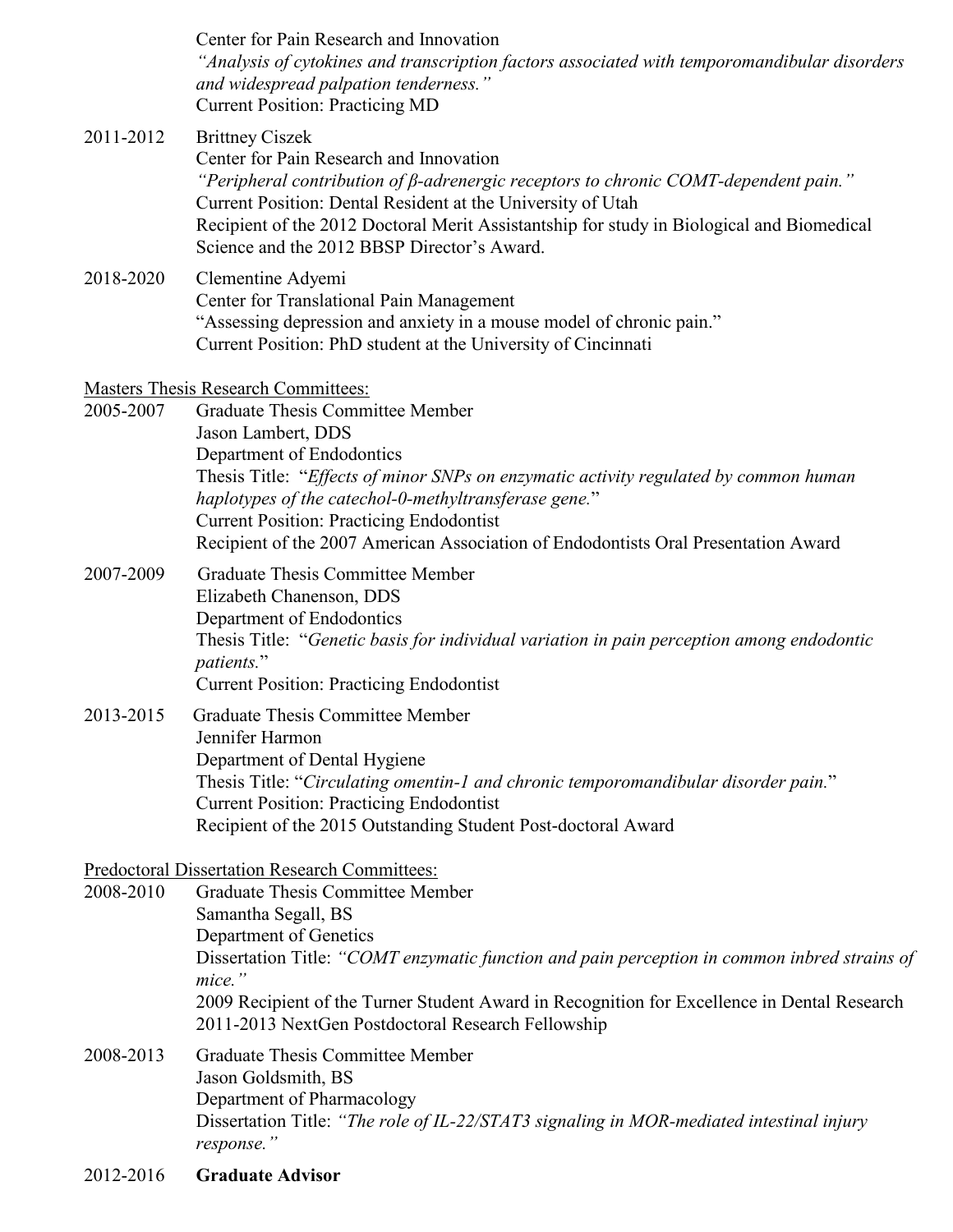### **Brittney Ciszek, BS**

Curriculum in Oral Biology

Thesis Title: *"The site of action of chronic COMT-dependent pain."*

Current Position: Dental Resident at the University of Utah

2012 Recipient of the UNC Director's Award

2012 Recipient of the UNC Merit Fellowship

- 2013 Acceptance into the Translational Medicine Program (HHMI funded award)
- 2014 Recipient of the Freedland Advanced Dental Education Fellowship
- 2016 First-place recipient of the 24th Annual Duke Anesthesiology Academic Evening's *Excellence in the Pre-Doctoral Non-Medical Student* category

## 2012-2016 **Graduate Advisor**

### **Jane Hartung, BS**

Curriculum in Neurobiology

Thesis Title: *"The role of βARs in mediating the activation of neurons, microglia, and astrocytes following sustained COMT inhibition."*

Current Position: Postdoctoral Fellow at the University of Pittsburgh

2013 Recipient of the NextGen T32 Training Grant Award

2014 Recipient of the NIH/NIAMS F31 Grant Award

2013 Recipient of the UNC Graduate Mentorship Award

## 2011-2016 **Graduate Advisor**

| Folabomi Oladosu, BS                                               |
|--------------------------------------------------------------------|
| Curriculum in Neurobiology                                         |
| Thesis Title: "The role of MOR-IK in opioid-induced hyperalgesia." |
| Current Position: Medical Writer, Chicago                          |
| 2012-2015 Recipient of an NIH/NINDS R01 minority supplement        |
| 2015 Recipient of the Dissertation Completion Fellowship Award     |

#### 2017-2018 Graduate Thesis Committee Member Alexander Chamessian, BS Departments of Pharmacology, Cancer Biology, and Anesthesiology Thesis Title: *"The cellular determinants of peripheral and spinal pain processing."*

### 2017-2019 Pre-medical Research Thesis Advisor Zachary Smothers, BS School of Medicine Thesis Title: *"Role of Adrb3 in mediating nociception."* 2018 Duke's Charles D Watts Travel Award to the American Pain Society Scientific Summit

# 2017-2020 **Graduate Advisor**

### **Scott Scarneo, BS, MBA**

Department of Pharmacology and Cancer Biology Thesis Title: *"TAK1 inhibition for treatment of pain."* Current Position: Director of Biology, EydisBio Inc 2018 Best Poster Award, Duke Academic Evening 2020 Keystone Symposia Scholarship

## 2018-pres Graduate Thesis Committee Member Alyssa Bernanke Department of Pharmacology and Cancer Biology Thesis Title: "*Brain circuitry underlying conditioned taste aversion in males and females*."

2019-pres Graduate Thesis Committee Member Ouyang Chen Department of Cell Biology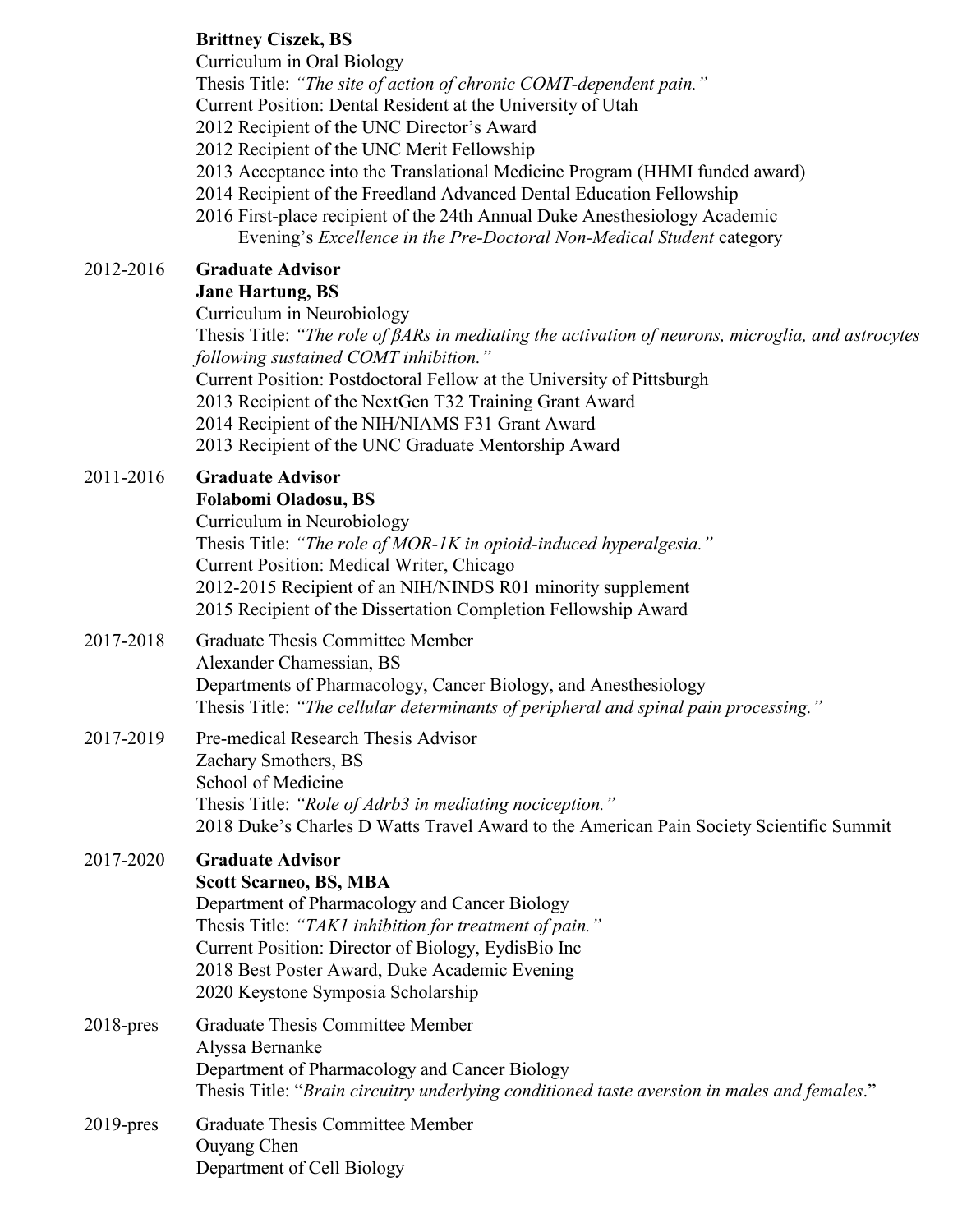Thesis Title: "*The extracellular microRNA let-7b act as a neuromodulator for nociceptive transmission*."

| $2021$ -pres                | <b>Graduate Advisor</b><br><b>Nathaniel Hernandez, BS</b><br>Department of Pharmacology and Cancer Biology<br>Thesis Title: "Epigenetics of chronic overlapping pain conditions."                                                                             |  |  |
|-----------------------------|---------------------------------------------------------------------------------------------------------------------------------------------------------------------------------------------------------------------------------------------------------------|--|--|
| 2007                        | <b>Other Research Committees:</b><br><b>Graduate Rotation Advisor</b><br>Allison McMullen, BS<br>Department of Pharmacology<br>Project Title: "A role for GRK2 and GRK6 in catechol-O-methyltransferase-dependent pain<br>sensitivity."                       |  |  |
| 2010                        | Kate White<br>Pharmacology<br>Doctoral Written Exam Committee                                                                                                                                                                                                 |  |  |
| 2010                        | Tyechia Culmer<br>Pharmacology<br>Doctoral Written and Oral Exam Committee                                                                                                                                                                                    |  |  |
| 2011                        | Daniel E. Bonder<br>Neurobiology<br>Qualifying Exam Committee                                                                                                                                                                                                 |  |  |
| 2011                        | <b>Graduate Rotation Advisor</b><br>Cortney Winkle, BS<br>Curriculum in Neurobiology<br>Project Title: "The effects of COMT inhibition and swim stress on pain behavior in mast cell-<br>deficient mice."                                                     |  |  |
| 2014-2016                   | Pre-dental Research Advisor<br>Connie Wang, BS<br>Dentistry<br>Project Title: "Genetic regulation of Mu opioid receptor expression."<br>2014 Recipient of the Short-term Summer Research Fellowship<br>2015 Recipient of the AADR Student Research Fellowship |  |  |
| 2015                        | Daniel Bloodgood<br>Neurobiology<br><b>Qualifying Exam Committee</b>                                                                                                                                                                                          |  |  |
| 2019                        | <b>Graduate Rotation Advisor</b><br>Ashleigh Rawls, BS<br>Department of Pharmacology and Cancer Biology<br>Project Title: "MicroRNA biomarkers associated with chronic pain and pain resolution."<br>Current Position: PhD student in PCB at Duke             |  |  |
| 2020                        | <b>Graduate Rotation Advisor</b><br>Christina Caira, BS<br>Department of Pharmacology and Cancer Biology<br>Project Title: "Blood, adipose, and spinal cord immune cell phenotypes linked to functional<br>pain."                                             |  |  |
| <b>Postdoctoral Fellows</b> |                                                                                                                                                                                                                                                               |  |  |

2016-2020 Xin Zhang, PhD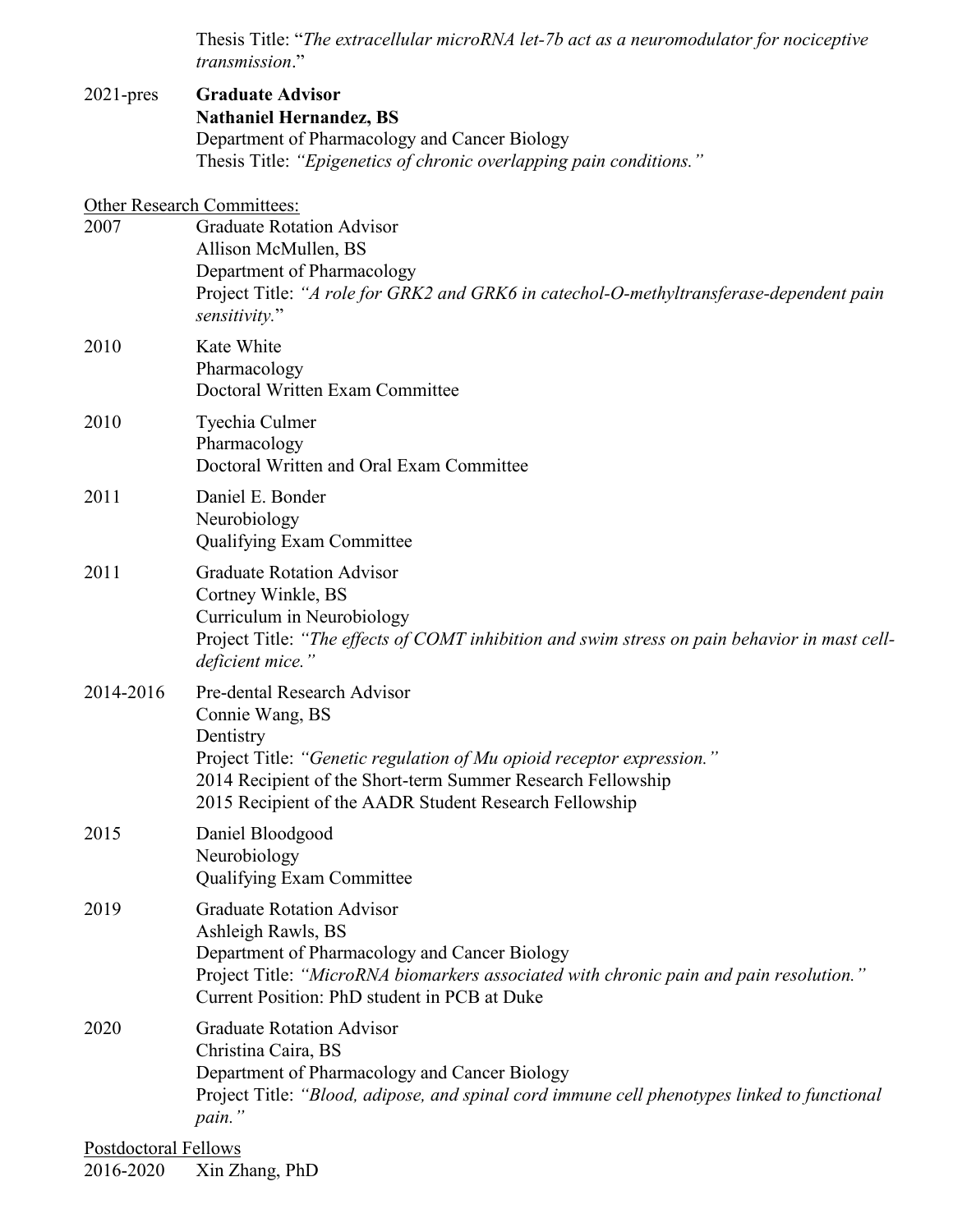|              | Project Title: "Role of $\beta ARs$ in nociceptor activity, neuroinflammation, and chronic pain."<br>Current Position: Assistant Professor of Anesthesiology at Nanjing Medical University in China<br>Adjunct Assistant Professor of Anesthesiology at Duke<br>2017 Recipient of the APS Young Investigator Travel Award<br>2017 Best Poster Award, Duke Kunshan Translational Pain Research Symposium<br>2018 Recipient of the APS Young Investigator Travel Award<br>2018 Best Poster Award, APS, Pain & Genetics Special Interest Group<br>2018 Best Poster Award, Duke Academic Evening<br>2020 Keystone Symposia Scholarship |
|--------------|------------------------------------------------------------------------------------------------------------------------------------------------------------------------------------------------------------------------------------------------------------------------------------------------------------------------------------------------------------------------------------------------------------------------------------------------------------------------------------------------------------------------------------------------------------------------------------------------------------------------------------|
| 2016-2017    | Seungtae Kim, PhD<br>Project Title: "Acupuncture treatment in an animal model of chronic functional pain."<br>Current Position: Associate Professor of Korean Medicine at Pusan National University                                                                                                                                                                                                                                                                                                                                                                                                                                |
| $2020$ -pres | Yaomin Wang, PhD<br>Project Title: "Complimentary approaches to resolve chronic functional pain"                                                                                                                                                                                                                                                                                                                                                                                                                                                                                                                                   |

Areas of research interests (basic and applied) - list:

- 1. Functional genetics.
- 2. Gene regulation (e.g., microRNAs and alternative splicing).
- 3. Pain neurobiology.
- 4. Behavioral pharmacology.
- 5. Preclinical models of clinical pain.
- 6. Biomarkers for diagnosis and treatment of clinical pain conditions.

External support - gifts, grants, and contracts:

a) Past:

NIH/NICHHD Grant # K12 HD052191 "Multidisciplinary Clinical Research Career Development Award". PI: E Orringer; Scholar & Project PI: AG Nackley 75% effort. Total Award: \$88,718.

NIH/NCRR Grant # KL2 RR025746 (This grant is a continuation of K12HD052191) "UNC Clinical Translational Science Award- K12 Scholars Program". PI: E Pisano; Scholar & Project PI: AG Nackley 75% effort. Total Award: \$75,000.

NIH/OBSSR Grant # R24 DK067674 "UNC Gastrointestinal Biopsychosocial Research Program". PI: D Drossman and W Whitehead; Scholar & Project CO-PI: AG Nackley 75% effort. Total Award: \$37,500.

National Vulvodynia Association & TMD Association "Proinflammatory Cytokine Profiles Associated with Functional Subgroups of Patients with VVS and TMD". PI: AG Nackley and D Zolnoun 30% effort. Total Award: \$35,000.

NC TraCS Institute Grant # 50 KR20929 "Characterizing the Role of a Newly Identified u1OR Isoform in Opioid-induced Behavioral Phenotypes". PI: AG Nackley 30% effort. Total Award: \$50,000.

NIH/NINDS Grant # 3 R01 NS072205-01A1S1 "Persistent COMT-dependent Pain: Role of β-adrenergic Pathways" (Research Supplement to Promote Diversity in Health-Related Research Programs). PI: AG Nackley, No cost to the grant. Total Award: \$167,311.

NIH/NINDS Grant # 1R01 NS072205-01A1 "Persistent COMT-dependent Pain: Role of β-adrenergic Pathways". PI: AG Nackley 30% effort. Total Award: \$1,261,195.

NIH/NINDS Grant # 5P01 NS045685-07 "Complex Persistent Pain Conditions: Common and Unique Pathways of Vulnerability". Program Director: W Maixner, PI (Molecular Profiling Core): AG Nackley % effort, CO-PI (Etiology and Modeling Core): AG Nackley 22% effort. Total Award: \$6,015,584.